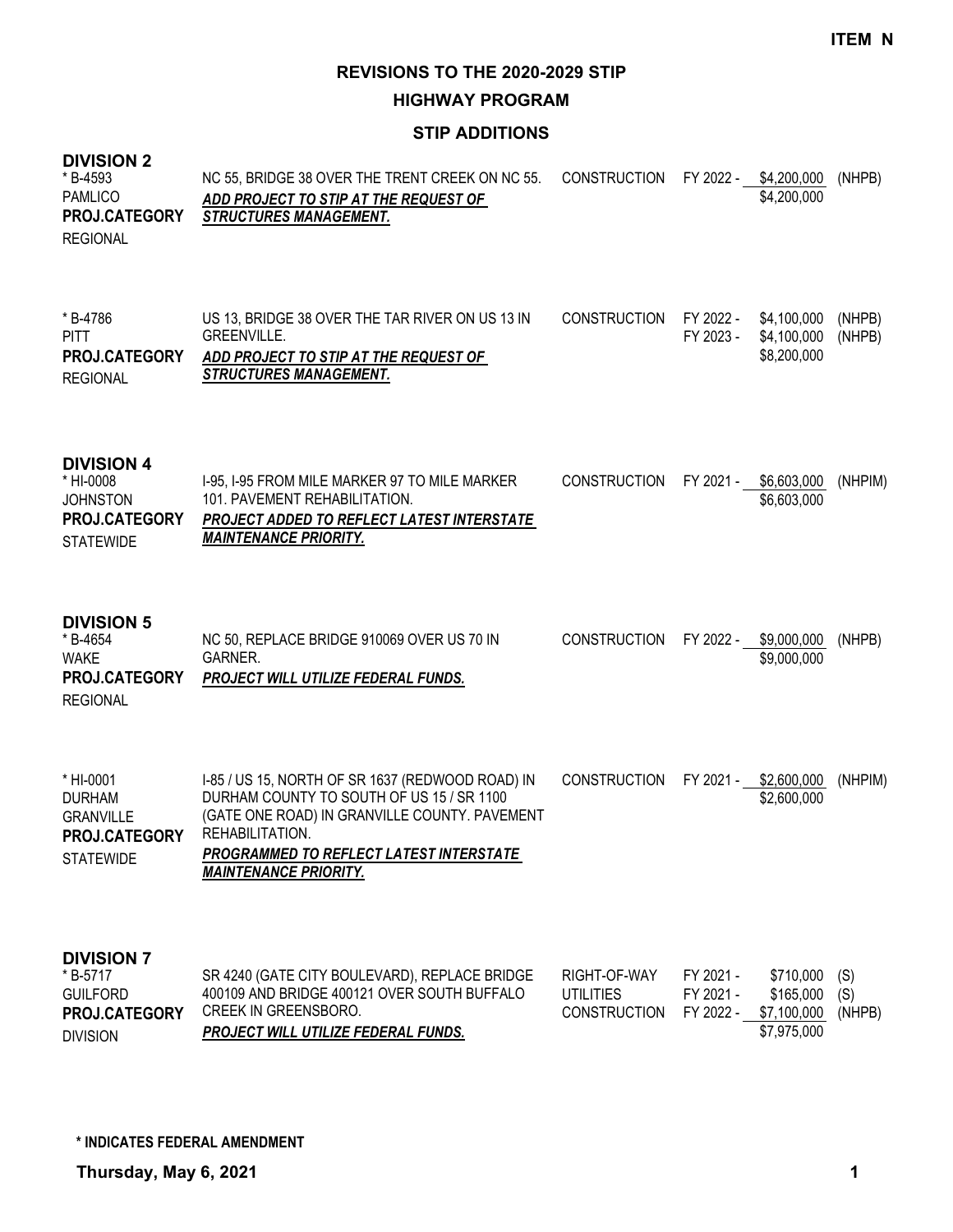# **HIGHWAY PROGRAM**

# **STIP ADDITIONS**

| <b>DIVISION 7</b><br>* TU-0002<br><b>GUILFORD</b><br>PROJ.CATEGORY<br><b>PUBLIC TRANS</b>        | GTA, THE CITY OF GREENSBORO WILL RECEIVE<br>FUNDING TO PREPARE A TECHNICAL PLAN TO<br>ESTABLISH WHAT WILL BE REQUIRED TO PROVIDE<br>FREE BROADBAND INTERNET ACCESS IN LOW -<br>INCOME AREAS USING TRANSIT, TRANSPORTATION<br>AND OTHER PUBLIC INFRASTRUCTURE.<br>ADD PROJECT IN FY 2021 AT THE REQUEST OF THE<br>MPO. NEW PROJECT DEVELOPED FOR FEDERAL<br><b>FUNDING AWARD.</b>              | <b>PLANNING</b>     | FY 2021 - | \$234,000<br>\$234,000                                         | (5305)             |
|--------------------------------------------------------------------------------------------------|-----------------------------------------------------------------------------------------------------------------------------------------------------------------------------------------------------------------------------------------------------------------------------------------------------------------------------------------------------------------------------------------------|---------------------|-----------|----------------------------------------------------------------|--------------------|
| <b>DIVISION 8</b><br>* BR-0035<br><b>MOORE</b><br>PROJ.CATEGORY<br><b>REGIONAL</b>               | NC 22, REPLACE BRIDGE 620062 OVER NICKS CREEK<br>IN CARTHAGE.<br>PROJECT WILL UTILIZE FEDERAL FUNDS.                                                                                                                                                                                                                                                                                          | <b>CONSTRUCTION</b> |           | FY 2022 - \$2,550,000<br>\$2,550,000                           | (NHPB)             |
| * HI-0002<br><b>RANDOLPH</b><br><b>PROJ.CATEGORY</b><br><b>STATEWIDE</b>                         | I-85, DAVIDSON COUNTY LINE TO SR 1009 (SOUTH<br>MAIN STREET) IN ARCHDALE. PAVEMENT<br>REHABILITATION.<br>PROGRAMMED TO REFLECT LATEST INTERSTATE<br><b>MAINTENANCE PRIORITY.</b>                                                                                                                                                                                                              | <b>CONSTRUCTION</b> |           | FY 2022 - \$7,209,000<br>FY 2023 - \$7,209,000<br>\$14,418,000 | (NHPIM)<br>(NHPIM) |
| <b>DIVISION 9</b><br>* TL-0014<br><b>DAVIDSON</b><br><b>PROJ.CATEGORY</b><br><b>PUBLIC TRANS</b> | DAVIDSON COUNTY TRANSPORTATION SYSTEM,<br>INSTALLING COVERED BUS SHELTERS WITH ADA<br>ACCESS TO MAJOR STOPS SUCH AS WALMART AND<br>BIG LOTS.<br>INSTALL SIMME SEATS AT THE REMAINDER OF BUS<br>STOPS. SIMME SEATS PROVIDE TWO SEATS<br>ATTACHED TO THE BUS STOP SIGN POLE.<br>ADD PROJECT IN FY 2021 AT THE REQUEST OF THE<br>MPO. NEW PROJECT DEVELOPED FOR FEDERAL<br><b>FUNDING AWARD.</b> | CAPITAL             | FY 2021 - | \$112,000<br>FY 2021 - \$28,000<br>\$140,000                   | (BGDA)<br>(L)      |
| <b>DIVISION 14</b><br>* HB-0002<br><b>HAYWOOD</b><br>PROJ.CATEGORY<br><b>STATEWIDE</b>           | I-40, REPLACE BRIDGES 430248 AND 430249 OVER<br>BEAVERDAM ROAD.<br><b>PROGRAMMED FOR PRELIMINARY ENGINEERING</b><br>ONLY AT THE REQUEST OF THE STRUCTURES<br><b>MANAGEMENT UNIT.</b>                                                                                                                                                                                                          |                     |           |                                                                |                    |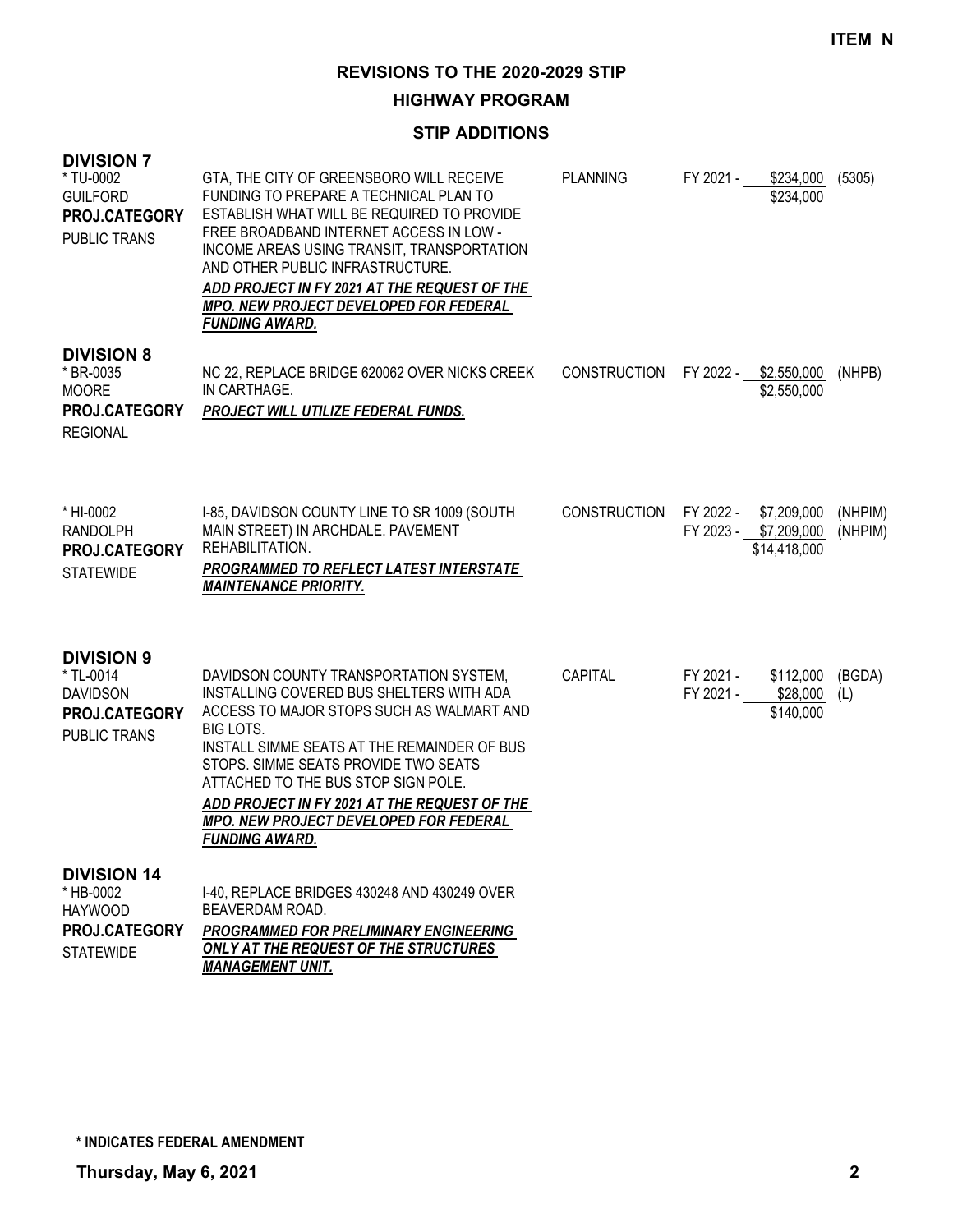#### **HIGHWAY PROGRAM**

#### **STIP ADDITIONS**

#### **DIVISION 14**

| * HB-0003            | 1-40. REPLACE BRIDGE 430239 OVER INCINERATOR  |
|----------------------|-----------------------------------------------|
| HAYWOOD              | ROAD.                                         |
| <b>PROJ.CATEGORY</b> | <b>PROGRAMMED FOR PRELIMINARY ENGINEERING</b> |
| <b>STATEWIDE</b>     | ONLY AT THE REQUEST OF THE STRUCTURES         |
|                      | <i><b>MANAGEMENT UNIT.</b></i>                |

I-40, REPLACE BRIDGE 430243 OVER CHAMPION DRIVE. *PROGRAMMED FOR PRELIMINARY ENGINEERING ONLY AT THE REQUEST OF THE STRUCTURES*  **PROJ.CATEGORY** *MANAGEMENT UNIT.* \* HB-0004 HAYWOOD STATEWIDE

| * HB-0005            | 1-40. REPLACE BRIDGES 430205 AND 430208 OVER  |
|----------------------|-----------------------------------------------|
| HAYWOOD              | COLEMAN MOUNTAIN ROAD.                        |
| <b>PROJ.CATEGORY</b> | <b>PROGRAMMED FOR PRELIMINARY ENGINEERING</b> |
| STATFWIDF            | ONLY AT THE REQUEST OF THE STRUCTURES         |
|                      | <i><b>MANAGEMENT UNIT.</b></i>                |

| * HB-0006            | US 74, REPLACE BRIDGE 430126 OVER I-40.       |
|----------------------|-----------------------------------------------|
| HAYWOOD              | <b>PROGRAMMED FOR PRELIMINARY ENGINEERING</b> |
| <b>PROJ.CATEGORY</b> | ONLY AT THE REQUEST OF THE STRUCTURES         |
| STATEWIDE            | <i><b>MANAGEMENT UNIT.</b></i>                |

| <b>DIVISION 1</b> |                                             |                     |           |             |        |
|-------------------|---------------------------------------------|---------------------|-----------|-------------|--------|
| B-5610            | NC 12, REPLACE BRIDGE 270008 OVER CANAL.    | RIGHT-OF-WAY        | FY 2021 - | \$70.000    | (NHPB) |
| <b>DARE</b>       | ACCELERATE RIGHT-OF-WAY FROM FY 22 TO FY 21 | UTILITIES           | FY 2021 - | \$190.000   | (NHPB) |
| PROJ.CATEGORY     | AND CONSTRUCTION FROM FY 23 TO FY 22 TO     | <b>CONSTRUCTION</b> | FY 2022 - | \$1.404.000 | (NHPB) |
| <b>REGIONAL</b>   | REFLECT LATEST INTERSTATE MAINTENANCE       |                     |           | \$1,664,000 |        |
|                   | PRIORITY.                                   |                     |           |             |        |
|                   |                                             |                     |           |             |        |

| * I-6028C<br>MARTIN  | US 64 (FUTURE 1-87), NC 125 TO US 13/17 AND US 64<br>INTERCHANGE. | CONSTRUCTION FY 2022 - | \$5.400.000<br>\$5,400,000 | (NHPIM) |
|----------------------|-------------------------------------------------------------------|------------------------|----------------------------|---------|
| <b>PROJ.CATEGORY</b> | ACCELERATE CONSTRUCTION FROM FY 25 TO FY 22                       |                        |                            |         |
| <b>STATEWIDE</b>     | TO REFLECT LATEST INTERSTATE MAINTENANCE                          |                        |                            |         |
|                      | PRIORITY.                                                         |                        |                            |         |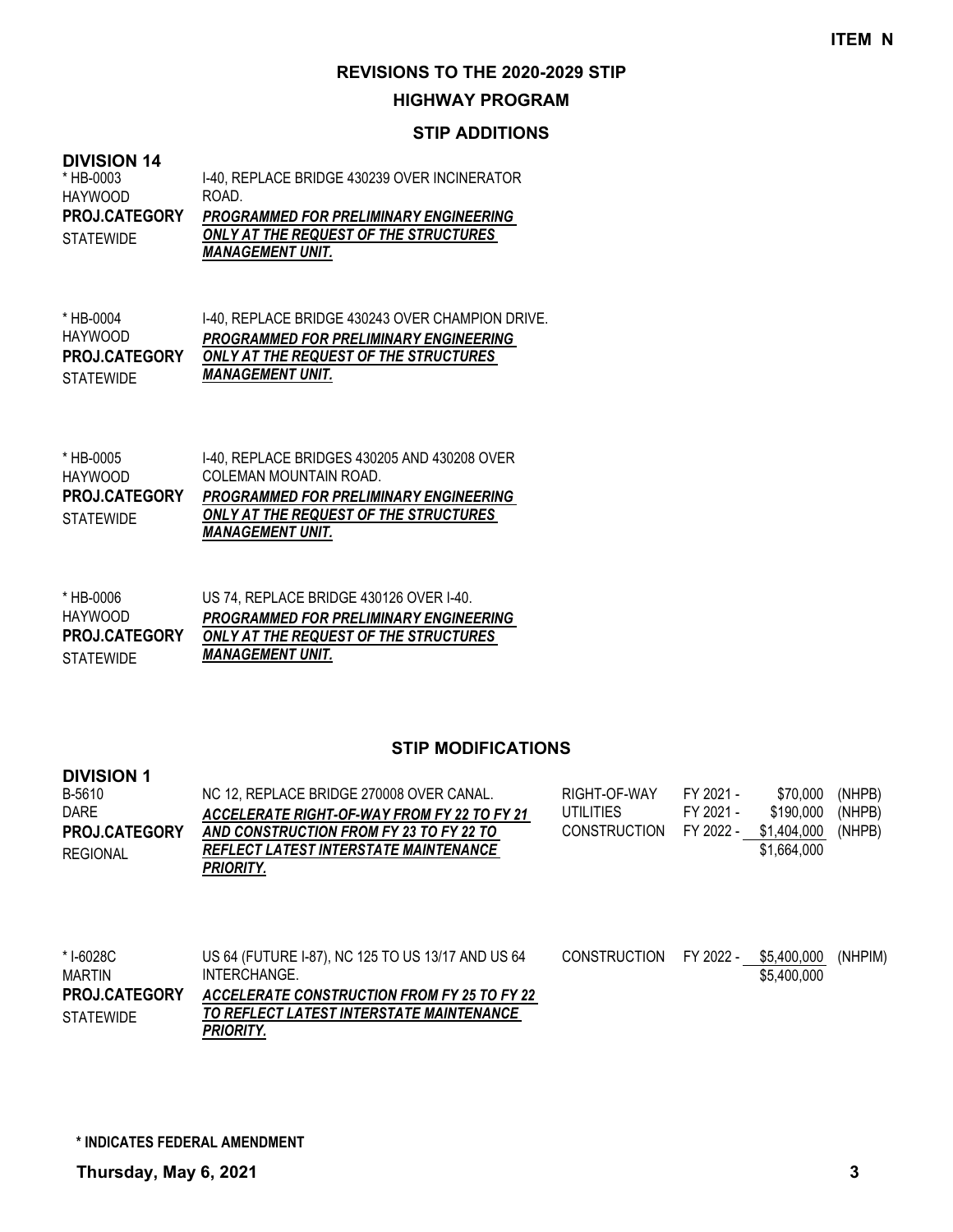**HIGHWAY PROGRAM**

| <b>DIVISION 1</b><br>R-2574<br><b>CAMDEN</b><br><b>CURRITUCK</b><br>PROJ.CATEGORY<br><b>REGIONAL</b> | US 158 (SHORTCUT ROAD), EAST OF NC 34<br>(SHAWBORO ROAD) AT BELCROSS IN CAMDEN<br>COUNTY TO US 158/NC 168 (CARATOKE HIGHWAY) IN<br>CURRITUCK COUNTY. WIDEN TO MULTI-LANES.<br><b>COST INCREASE EXCEEDING \$2 MILLION AND 25%</b><br>THRESHOLDS. | RIGHT-OF-WAY<br><b>UTILITIES</b><br><b>BUILD NC CON</b><br><b>CONSTRUCTION</b> | FY 2026 -<br>\$12,075,000<br>FY 2027 -<br>\$12,076,000<br>FY 2026 -<br>\$3,103,000<br>FY 2028 -<br>\$6,006,000<br>FY 2029 -<br>\$6,006,000<br>POST YR-\$78,078,000<br>FY 2028 -<br>\$3,500,000<br>\$120,844,000                                  | (T)<br>(T)<br>(T)<br>(T)<br>(T)<br>(T)<br>(T)        |
|------------------------------------------------------------------------------------------------------|-------------------------------------------------------------------------------------------------------------------------------------------------------------------------------------------------------------------------------------------------|--------------------------------------------------------------------------------|--------------------------------------------------------------------------------------------------------------------------------------------------------------------------------------------------------------------------------------------------|------------------------------------------------------|
| R-5937<br><b>WASHINGTON</b><br>PROJ.CATEGORY<br><b>DIVISION</b>                                      | SR 1106 (MORATTOCK ROAD), SR 1100 (LONG RIDGE<br>ROAD) TO NC 32 SOUTH. MODERNIZE ROADWAY.<br><b>COST INCREASE EXCEEDING \$2 MILLION AND 25%</b><br>THRESHOLDS.                                                                                  | RIGHT-OF-WAY<br><b>UTILITIES</b><br><b>CONSTRUCTION</b>                        | FY 2028 -<br>\$400,000<br>FY 2028 -<br>\$900,000<br>POST YR \$12,300,000<br>\$13,600,000                                                                                                                                                         | (T)<br>(T)<br>(T)                                    |
| <b>DIVISION 2</b><br>R-5777C<br><b>CRAVEN</b><br>PROJ.CATEGORY<br><b>STATEWIDE</b>                   | US 70, EAST OF THURMAN ROAD TO HAVELOCK<br>BYPASS. UPGRADE ROADWAY TO FREEWAY AND<br>CONSTRUCT SERVICE ROADS.<br><b>COST INCREASE EXCEEDING \$2 MILLION AND 25%</b><br><b>THRESHOLDS.</b>                                                       | RIGHT-OF-WAY<br><b>UTILITIES</b><br><b>CONSTRUCTION</b>                        | FY 2023 -<br>\$14,565,000<br>FY 2024 -<br>\$14,565,000<br>FY 2023 -<br>\$6,672,000<br>FY 2024 -<br>\$6,673,000<br>FY 2023 -<br>\$42,125,000<br>FY 2024 -<br>\$42,125,000<br>FY 2025 -<br>\$42,125,000<br>FY 2026 - \$42,125,000<br>\$210,975,000 | (T)<br>(T)<br>(T)<br>(T)<br>(T)<br>(T)<br>(T)<br>(T) |
| R-5898<br><b>GREENE</b><br>PROJ.CATEGORY<br><b>REGIONAL</b>                                          | NC 58 (KINGOLD BOULEVARD), SR 1105 (GREENRIDGE<br>ROAD) TO CAROLINA DRIVE. UPGRADE ROADWAY.<br><b>COST INCREASE EXCEEDING \$2 MILLION AND 25%</b><br>THRESHOLDS.                                                                                | RIGHT-OF-WAY<br><b>UTILITIES</b><br><b>CONSTRUCTION</b>                        | FY 2027 -<br>\$200,000<br>FY 2027 -<br>\$200,000<br>POST YR-<br>\$7,500,000<br>\$7,900,000                                                                                                                                                       | (T)<br>(T)<br>(T)                                    |
| R-5941<br><b>CARTERET</b><br>PROJ.CATEGORY<br><b>DIVISION</b>                                        | SR 1175 (BRIDGES STREET), SR 1243 (BARBOUR<br>ROAD). REALIGN INTERSECTIONS.<br><b>COST INCREASE EXCEEDING \$2 MILLION AND 25%</b><br>THRESHOLDS.                                                                                                | RIGHT-OF-WAY<br><b>UTILITIES</b><br><b>CONSTRUCTION</b>                        | FY 2028 -<br>\$7,400,000<br>FY 2028 -<br>\$1,100,000<br>\$2,000,000<br>POST YR-<br>\$10,500,000                                                                                                                                                  | (T)<br>(T)<br>(T)                                    |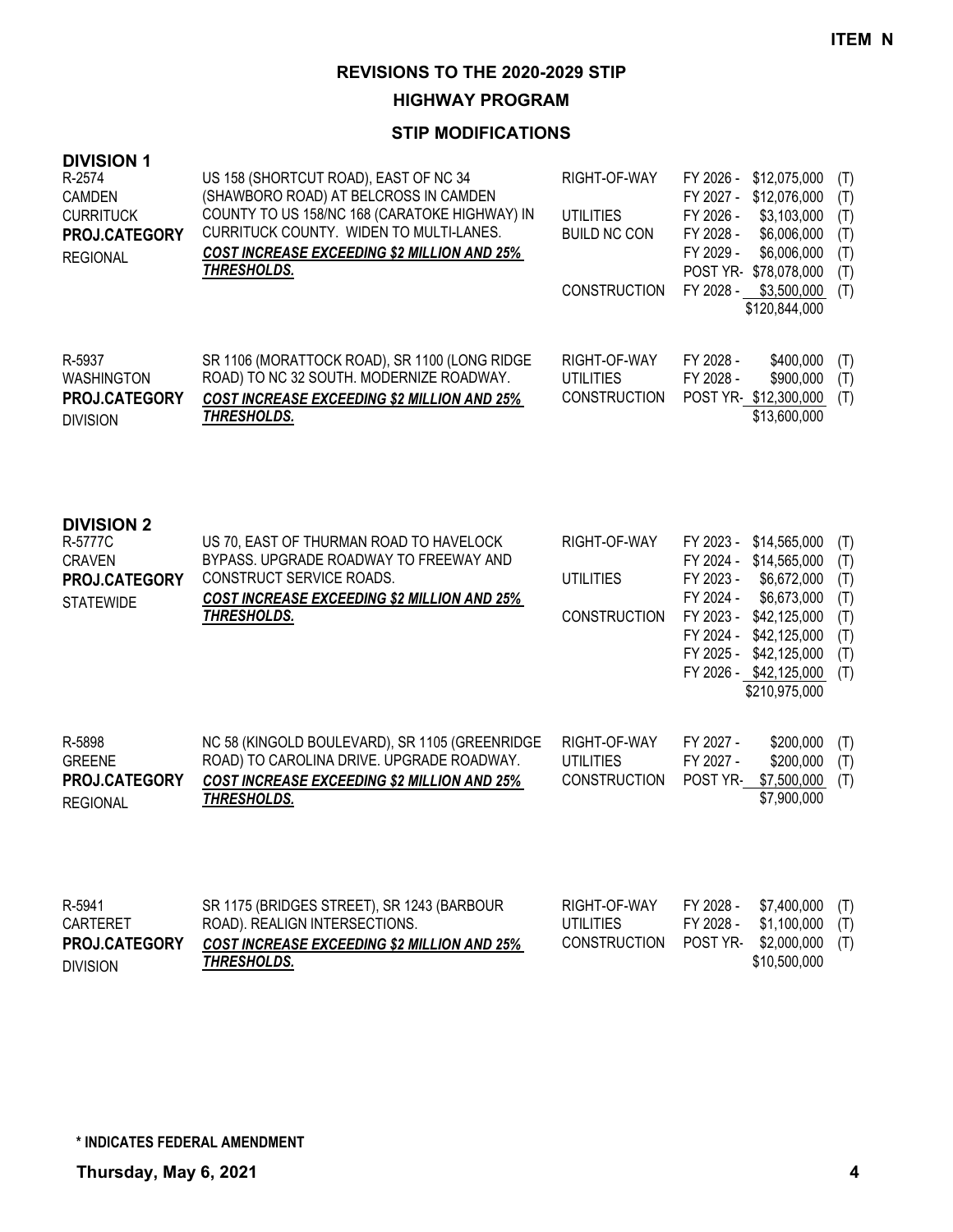**HIGHWAY PROGRAM**

| <b>DIVISION 2</b><br>R-5942<br><b>GREENE</b><br>PROJ.CATEGORY<br><b>DIVISION</b> | US 13/US 258, NC 91 TO US 258 SPLIT. UPGRADE TO<br>FREEWAY.<br><b>COST INCREASE EXCEEDING \$2 MILLION AND 25%</b><br>THRESHOLDS.                                            | RIGHT-OF-WAY<br><b>UTILITIES</b><br><b>CONSTRUCTION</b> | FY 2029 -<br>\$5,900,000<br>POST YR-<br>\$5,900,000<br>FY 2029 -<br>\$2,300,000<br>POST YR-\$62,200,000<br>\$76,300,000                                                           | (T)<br>(T)<br>(T)<br>(T)                        |
|----------------------------------------------------------------------------------|-----------------------------------------------------------------------------------------------------------------------------------------------------------------------------|---------------------------------------------------------|-----------------------------------------------------------------------------------------------------------------------------------------------------------------------------------|-------------------------------------------------|
| R-5945<br><b>CARTERET</b><br>PROJ.CATEGORY<br><b>DIVISION</b>                    | US 70 (LIVE OAK STREET), NC 101 TO SR 1429 (OLGA<br>ROAD). ACCESS MANAGEMENT.<br><b>COST INCREASE EXCEEDING \$2 MILLION AND 25%</b><br><b>THRESHOLDS.</b>                   | RIGHT-OF-WAY<br><b>UTILITIES</b><br><b>CONSTRUCTION</b> | FY 2029 - \$10,600,000<br>POST YR-\$21,200,000<br>\$600,000<br>FY 2029 -<br>POST YR-\$23,600,000<br>\$56,000,000                                                                  | (NHP)<br>(NHP)<br>(NHP)<br>(NHP)                |
| R-5946<br><b>CARTERET</b><br>PROJ.CATEGORY<br><b>DIVISION</b>                    | US 70 (LIVE OAK STREET), SR 1310 (LENNOXVILLE<br>ROAD). UPGRADE INTERSECTION.<br><b>COST INCREASE EXCEEDING \$2 MILLION AND 25%</b><br>THRESHOLDS.                          | RIGHT-OF-WAY<br><b>UTILITIES</b><br><b>CONSTRUCTION</b> | FY 2028 -<br>\$4,900,000<br>FY 2028 -<br>\$700,000<br>\$2,200,000<br>POST YR-<br>\$7,800,000                                                                                      | (NHP)<br>(NHP)<br>(NHP)                         |
| * TA-5165<br><b>CRAVEN</b><br>PROJ.CATEGORY<br><b>PUBLIC TRANS</b>               | CRAVEN AREA RURAL TRANSPORTATION SYSTEM,<br>RURAL VEHICLE REPLACEMENT.<br>MODIFY THE DESCRIPTION AT THE REQUEST OF THE<br>MPO.                                              | CAPITAL                                                 | FY 2020 -<br>\$24,000<br>FY 2020 -<br>\$136,000<br>FY 2022 -<br>\$11,250,000<br>FY 2022 -<br>\$63,750,000<br>FY 2023 -<br>\$11,250,000<br>FY 2023 - \$63,750,000<br>\$150,160,000 | (L)<br>(5307)<br>(L)<br>(5307)<br>(L)<br>(5307) |
| U-6215<br><b>PITT</b><br>PROJ.CATEGORY<br><b>DIVISION</b>                        | NC 33, SR 1755 (BLACKJACK-SIMPSON ROAD) TO SR<br>1760 (MOBLEYS BRIDGE ROAD). WIDEN TO MULTI-<br>LANES.<br><b>COST INCREASE EXCEEDING \$2 MILLION AND 25%</b><br>THRESHOLDS. | RIGHT-OF-WAY<br><b>UTILITIES</b><br><b>CONSTRUCTION</b> | FY 2029 -<br>\$7,525,000<br>POST YR-\$22,575,000<br>FY 2029 -<br>\$1,450,000<br>POST YR-<br>\$1,450,000<br>POST YR-\$70,100,000<br>\$103,100,000                                  | (T)<br>(T)<br>(T)<br>(T)<br>(T)                 |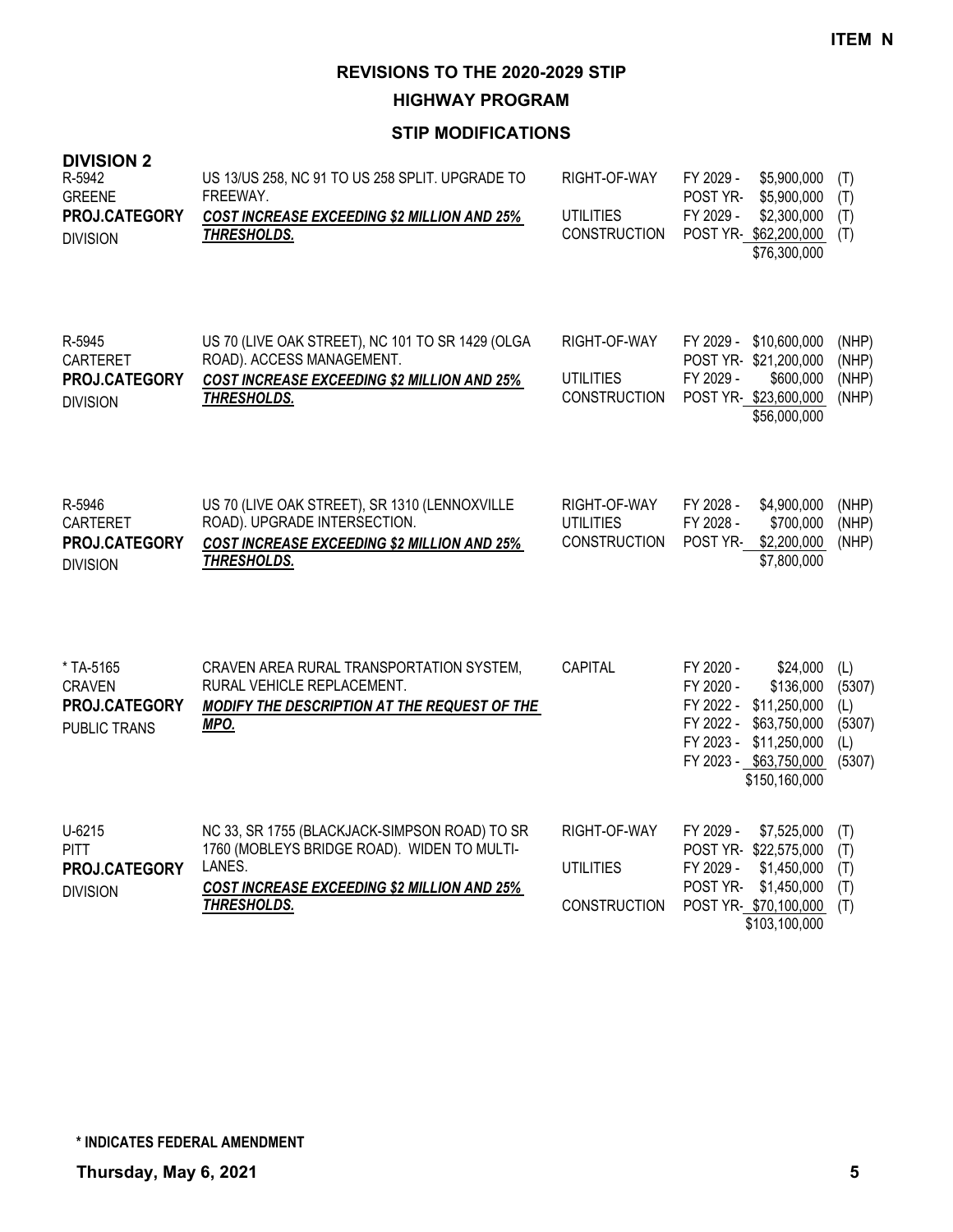**HIGHWAY PROGRAM**

| <b>DIVISION 3</b><br>* I-6040<br><b>PENDER</b><br>PROJ.CATEGORY<br><b>STATEWIDE</b> | I-40, EAST OF US 117 (MILE MARKER 393) TO NC 210<br>(MILE MARKER 408). PAVEMENT REHABILITATION.<br><b>ACCELERATE CONSTRUCTION FROM FY 29 TO FY 22</b><br>TO REFLECT LATEST INTERSTATE MAINTENANCE<br><b>PRIORITY.</b>                    | <b>CONSTRUCTION</b>                                     | FY 2022 -                                                     | \$5,600,000<br>FY 2023 - \$5,600,000<br>\$11,200,000                                                                              | (NHPIM)<br>(NHPIM)                             |
|-------------------------------------------------------------------------------------|------------------------------------------------------------------------------------------------------------------------------------------------------------------------------------------------------------------------------------------|---------------------------------------------------------|---------------------------------------------------------------|-----------------------------------------------------------------------------------------------------------------------------------|------------------------------------------------|
| P-5740B<br><b>NEW HANOVER</b><br>PROJ.CATEGORY<br><b>STATEWIDE</b>                  | CSX SE LINE, IMPROVEMENTS TO HIGHWAY GRADE<br>CROSSINGS, CLOSE AND IMPROVE VARIOUS<br>EXISTING AT-GRADE CROSSINGS.<br>TO ALLOW ADDITIONAL TIME FOR STAKEHOLDER<br><b>COORDINATION, DELAY RIGHT-OF-WAY FROM FY 21</b><br><b>TO FY 22.</b> | RIGHT-OF-WAY<br><b>CONSTRUCTION</b>                     | FY 2022 -<br>FY 2022 -<br>FY 2022 -<br>FY 2023 -              | \$600,000<br>\$2,545,000<br>\$902,000<br>\$903,000<br>\$4,950,000                                                                 | (T)<br>(DP)<br>(T)<br>(T)                      |
| U-5716<br>ONSLOW<br>PROJ.CATEGORY<br><b>STATEWIDE</b>                               | NC 24, US 258 (RICHLANDS HIGHWAY) INTERSECTION.<br>CONVERT AT-GRADE INTERSECTION TO<br>INTERCHANGE.<br><b>COST INCREASE EXCEEDING \$2 MILLION AND 25%</b><br><b>THRESHOLDS.</b>                                                          | RIGHT-OF-WAY<br><b>CONSTRUCTION</b>                     | FY 2029 -                                                     | FY 2027 - \$15,014,000<br>FY 2028 - \$15,014,000<br>FY 2029 - \$15,015,000<br>\$7,250,000<br>POST YR-\$21,750,000<br>\$74,043,000 | (T)<br>(T)<br>(T)<br>(T)<br>(T)                |
| U-5910<br><b>BRUNSWICK</b><br>PROJ.CATEGORY<br><b>DIVISION</b>                      | VARIOUS, GRAND STRAND AREA TRANSPORTATION<br>STUDY METROPOLITAN PLANNING ORGANIZATION<br>PLANNING (PL) SUPPLEMENT.<br>DELAY ENGINEERING FROM FY 21 TO FY 22 AT<br><b>REQUEST OF THE MPO.</b>                                             | <b>PLANNING</b>                                         | FY 2022 -<br>FY 2022 -                                        | \$32,000<br>\$8,000<br>\$40,000                                                                                                   | (BGDA)<br>(L)                                  |
| <b>DIVISION 4</b><br>* B-5947<br><b>NASH</b><br>PROJ.CATEGORY<br><b>REGIONAL</b>    | NC 581, REPLACE BRIDGE 630091 OVER TAR RIVER.<br>ACCELERATE RIGHT-OF-WAY FROM FY 23 TO FY 21<br>AND CONSTRUCTION FROM FY 24 TO FY 22 TO<br>REFLECT LATEST INTERSTATE MAINTENANCE<br><b>PRIORITY.</b>                                     | RIGHT-OF-WAY<br><b>UTILITIES</b><br><b>CONSTRUCTION</b> | FY 2021 -<br>FY 2021 -<br>FY 2022 -<br>FY 2023 -<br>FY 2024 - | \$400,000<br>\$35,000<br>\$2,133,000<br>\$2,133,000<br>\$2,134,000<br>\$6,835,000                                                 | (NHPB)<br>(NHPB)<br>(NHPB)<br>(NHPB)<br>(NHPB) |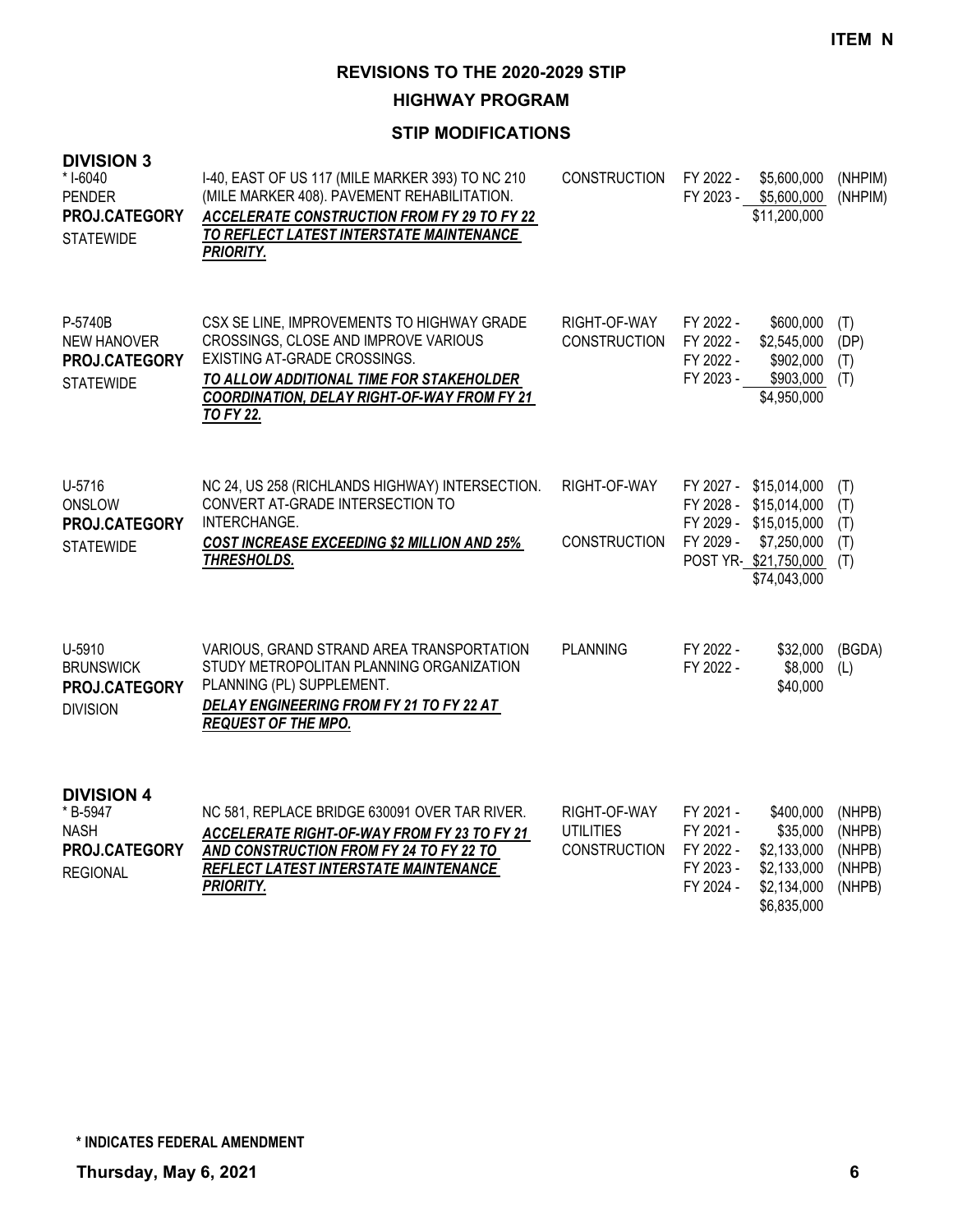**HIGHWAY PROGRAM**

### **STIP MODIFICATIONS**

| ד וטוטומו        |                                                    |                      |           |           |        |
|------------------|----------------------------------------------------|----------------------|-----------|-----------|--------|
| * C-5616         | VARIOUS, PROJECTS TO IMPROVE CONGESTION AND        | <b>ENGINEERING</b>   | FY 2020 - | \$23,000  | (CMAQ) |
| <b>EDGECOMBE</b> | AIR QUALITY IN THE ROCKY MOUNT MPO.                |                      | FY 2020 - | \$6,000   | (L)    |
| <b>NASH</b>      | ADD ENGINEERING, RIGHT-OF-WAY, CONSTRUCTION,       |                      | FY 2021 - | \$23,000  | (CMAQ) |
| PROJ.CATEGORY    | <b>IMPLEMENTATION, AND OPERATIONS IN FY 21 AND</b> |                      | FY 2021 - | \$6,000   | (L)    |
| <b>EXEMPT</b>    | FY 22 NOT PREVIOUSLY PROGRAMMED TO ALLOW           |                      | FY 2022 - | \$23,000  | (CMAQ) |
|                  | FOR POTENTIAL FUTURE AUTHORIZATIONS.               |                      | FY 2022 - | \$6,000   | (L)    |
|                  |                                                    | RIGHT-OF-WAY         | FY 2020 - | \$23,000  | (CMAQ) |
|                  |                                                    |                      | FY 2020 - | \$6,000   | (L)    |
|                  |                                                    |                      | FY 2021 - | \$23,000  | (CMAQ) |
|                  |                                                    |                      | FY 2021 - | \$6,000   | (L)    |
|                  |                                                    |                      | FY 2022 - | \$23,000  | (CMAQ) |
|                  |                                                    |                      | FY 2022 - | \$6,000   | (L)    |
|                  |                                                    | <b>CONSTRUCTION</b>  | FY 2020 - | \$136,000 | (CMAQ) |
|                  |                                                    |                      | FY 2020 - | \$34,000  | (L)    |
|                  |                                                    |                      | FY 2021 - | \$136,000 | (CMAQ) |
|                  |                                                    |                      | FY 2021 - | \$34,000  | (L)    |
|                  |                                                    |                      | FY 2022 - | \$136,000 | (CMAQ) |
|                  |                                                    |                      | FY 2022 - | \$34,000  | (L)    |
|                  |                                                    | <b>IMPLEMENTATIO</b> | FY 2020 - | \$23,000  | (CMAQ) |
|                  |                                                    |                      | FY 2020 - | \$6,000   | (L)    |
|                  |                                                    |                      | FY 2021 - | \$23,000  | (CMAQ) |
|                  |                                                    |                      | FY 2021 - | \$6,000   | (L)    |
|                  |                                                    |                      | FY 2022 - | \$23,000  | (CMAQ) |
|                  |                                                    |                      | FY 2022 - | \$6,000   | (L)    |
|                  |                                                    | <b>OPERATIONS</b>    | FY 2020 - | \$23,000  | (CMAQ) |
|                  |                                                    |                      | FY 2020 - | \$6,000   | (L)    |
|                  |                                                    |                      | FY 2021 - | \$23,000  | (CMAQ) |
|                  |                                                    |                      | FY 2021 - | \$6,000   | (L)    |
|                  |                                                    |                      | FY 2022 - | \$23,000  | (CMAQ) |
|                  |                                                    |                      | FY 2022 - | \$6,000   | (L)    |

\$858,000

**DIVISION 4**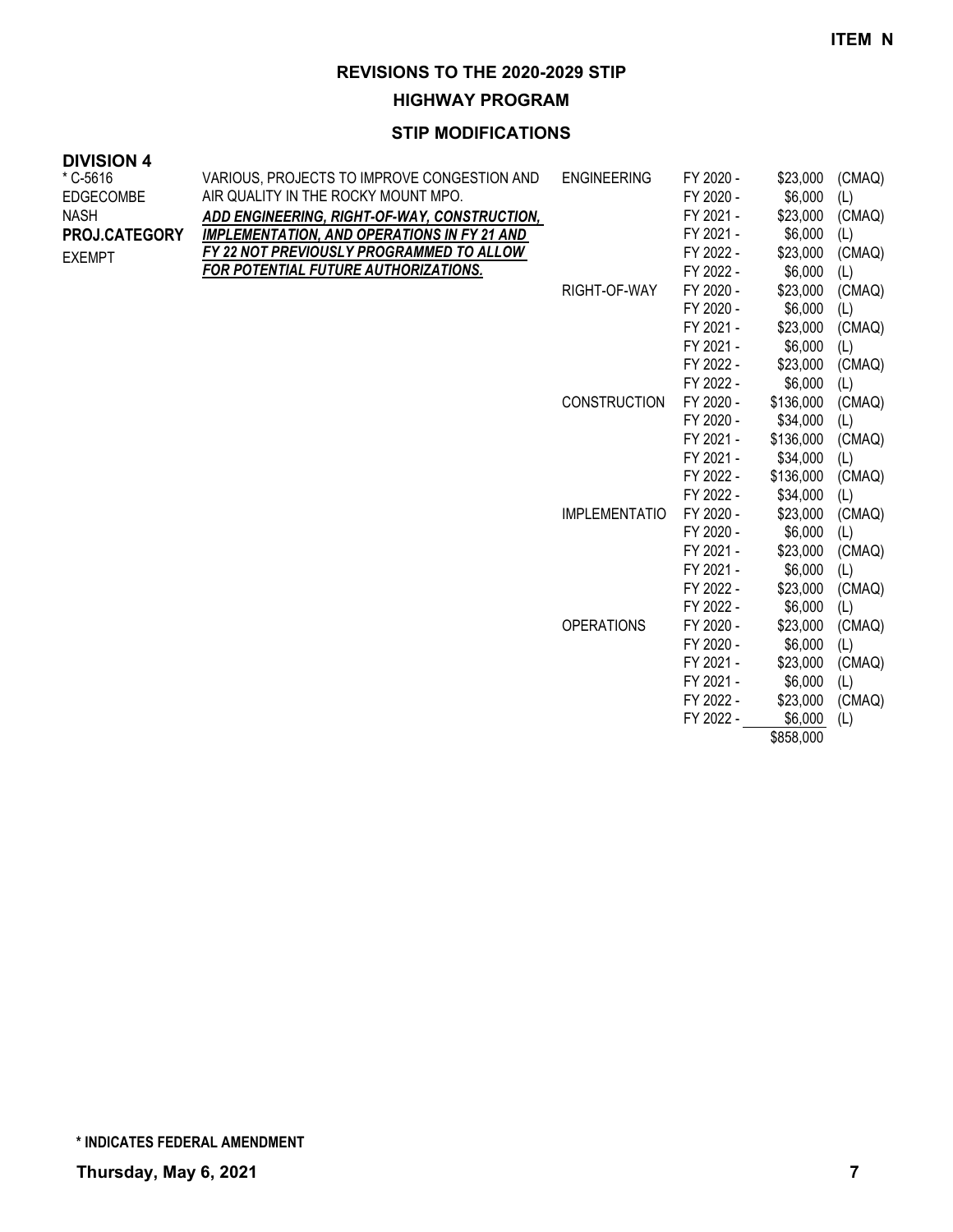**HIGHWAY PROGRAM**

#### **STIP MODIFICATIONS**

| <b>DIVISION 4</b><br>* C-5619<br><b>EDGECOMBE</b><br><b>NASH</b><br><b>JOHNSTON</b><br>PROJ.CATEGORY | VARIOUS, PROJECTS TO IMPROVE CONGESTION AND<br>AIR QUALITY IN THE UPPER COASTAL PLAIN RPO.<br>ADD ENGINEERING, RIGHT-OF-WAY, CONSTRUCTION,<br><b>IMPLEMENTATION, AND OPERATIONS IN FY 21 AND</b><br>FY 22 NOT PREVIOUSLY PROGRAMMED TO ALLOW                      | <b>ENGINEERING</b>   | FY 2020 -<br>FY 2020 -<br>FY 2021 -<br>FY 2021 -<br>FY 2022 -                                        | \$67,000<br>\$17,000<br>\$67,000<br>\$17,000<br>\$67,000                                                    | (CMAQ)<br>(L)<br>(CMAQ)<br>(L)<br>(CMAQ)                         |
|------------------------------------------------------------------------------------------------------|-------------------------------------------------------------------------------------------------------------------------------------------------------------------------------------------------------------------------------------------------------------------|----------------------|------------------------------------------------------------------------------------------------------|-------------------------------------------------------------------------------------------------------------|------------------------------------------------------------------|
| <b>EXEMPT</b>                                                                                        | <b>FOR POTENTIAL FUTURE AUTHORIZATIONS.</b>                                                                                                                                                                                                                       | RIGHT-OF-WAY         | FY 2022 -<br>FY 2020 -<br>FY 2020 -<br>FY 2021 -<br>FY 2021 -                                        | \$17,000<br>\$67,000<br>\$17,000<br>\$67,000<br>\$17,000                                                    | (L)<br>(CMAQ)<br>(L)<br>(CMAQ)<br>(L)                            |
|                                                                                                      |                                                                                                                                                                                                                                                                   | <b>CONSTRUCTION</b>  | FY 2022 -<br>FY 2022 -<br>FY 2020 -<br>FY 2020 -<br>FY 2021 -<br>FY 2021 -                           | \$67,000<br>\$17,000<br>\$399,000<br>\$100,000<br>\$399,000<br>\$100,000                                    | (CMAQ)<br>(L)<br>(CMAQ)<br>(L)<br>(CMAQ)<br>(L)                  |
|                                                                                                      |                                                                                                                                                                                                                                                                   | <b>IMPLEMENTATIO</b> | FY 2022 -<br>FY 2022 -<br>FY 2020 -<br>FY 2020 -<br>FY 2021 -<br>FY 2021 -                           | \$399,000<br>\$100,000<br>\$67,000<br>\$17,000<br>\$67,000<br>\$17,000                                      | (CMAQ)<br>(L)<br>(CMAQ)<br>(L)<br>(CMAQ)<br>(L)                  |
|                                                                                                      |                                                                                                                                                                                                                                                                   | <b>OPERATIONS</b>    | FY 2022 -<br>FY 2022 -<br>FY 2020 -<br>FY 2020 -<br>FY 2021 -<br>FY 2021 -<br>FY 2022 -<br>FY 2022 - | \$67,000<br>\$17,000<br>\$67,000<br>\$17,000<br>\$67,000<br>\$17,000<br>\$67,000<br>\$17,000<br>\$2,505,000 | (CMAQ)<br>(L)<br>(CMAQ)<br>(L)<br>(CMAQ)<br>(L)<br>(CMAQ)<br>(L) |
| * I-5932B<br><b>HALIFAX</b><br>PROJ.CATEGORY<br><b>STATEWIDE</b>                                     | I-95, NC 481 (MILE MARKER 154) TO NC 561 (MILE<br>MARKER 160)<br><b>ACCELERATE CONSTRUCTION FROM FY 25 TO FY 21</b><br>TO REFLECT LATEST INTERSTATE MAINTENANCE<br><b>PRIORITY.</b>                                                                               | <b>CONSTRUCTION</b>  | FY 2021 -                                                                                            | \$8,500,000<br>\$8,500,000                                                                                  | (BGLT5)                                                          |
| * I-5936<br><b>WILSON</b><br>PROJ.CATEGORY<br><b>STATEWIDE</b>                                       | I-95, JOHNSTON COUNTY LINE (MILE MARKER 108.2)<br>TO NORTH OF SR 1116 (GOVERNOR HUNT ROAD)<br>(MILE MARKER 114.5). PAVEMENT REHABILITATION.<br><b>ACCELERATE CONSTRUCTION FROM FY 26 TO FY 21</b><br>TO REFLECT LATEST INTERSTATE MAINTENANCE<br><b>PRIORITY.</b> | <b>CONSTRUCTION</b>  | FY 2021 -                                                                                            | \$5,100,000<br>\$5,100,000                                                                                  | (NHPIM)                                                          |

**\* INDICATES FEDERAL AMENDMENT**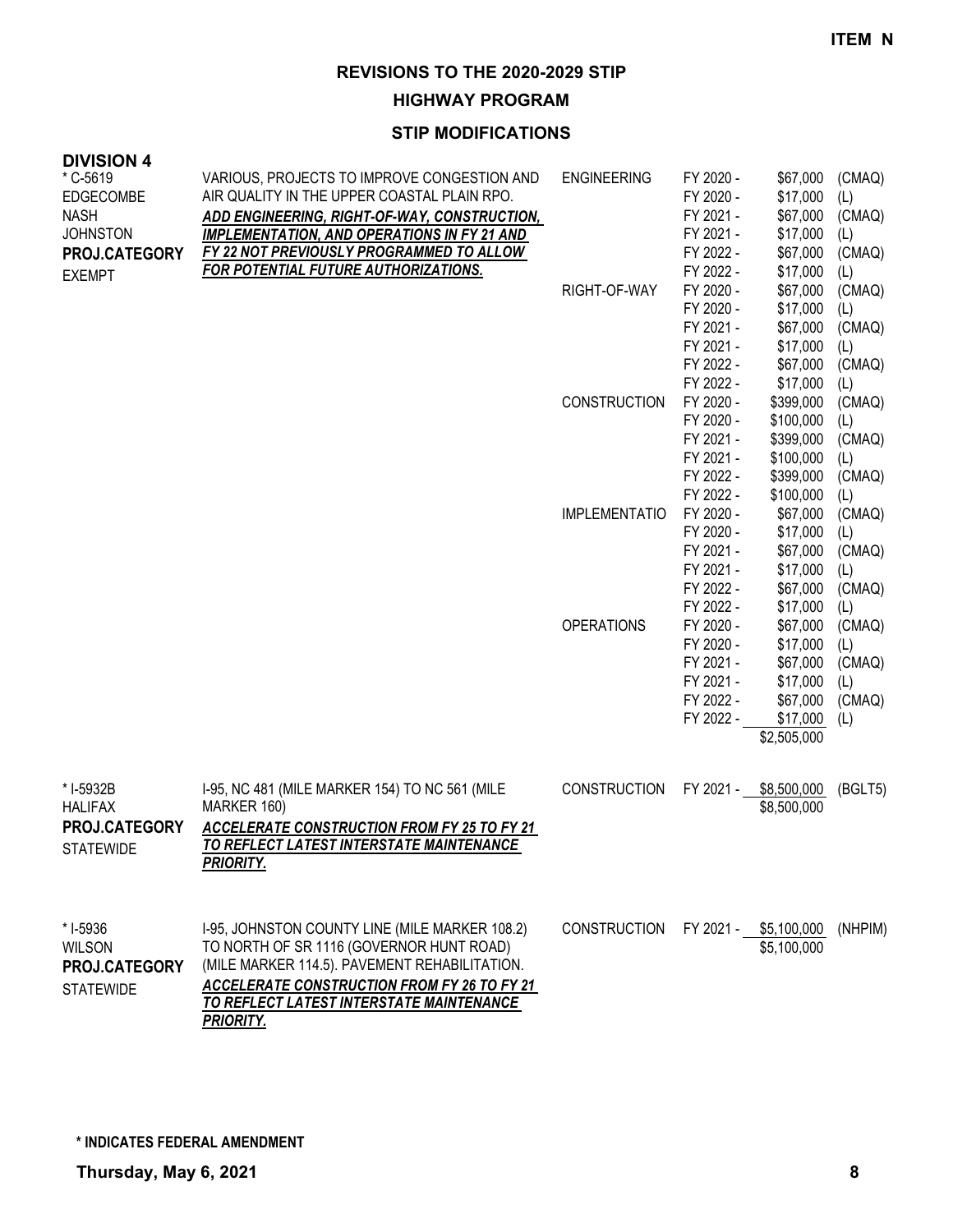**HIGHWAY PROGRAM**

| <b>DIVISION 4</b><br>*I-6041A<br><b>EDGECOMBE</b><br>PROJ.CATEGORY<br><b>STATEWIDE</b> | US 64 (FUTURE I-87), REHABILITATE BRIDGE 320104,<br>320155, 320148, 320153, 320154, 320156, 320157,<br>320320, 320325, AND 320326.<br><b>ACCELERATE CONSTRUCTION FROM FY 25 TO FY 21</b><br>TO REFLECT LATEST INTERSTATE MAINTENANCE<br><b>PRIORITY.</b>                                                 | <b>CONSTRUCTION</b> |                        | FY 2021 - \$2,400,000<br>\$2,400,000       | (NHPIM)            |
|----------------------------------------------------------------------------------------|----------------------------------------------------------------------------------------------------------------------------------------------------------------------------------------------------------------------------------------------------------------------------------------------------------|---------------------|------------------------|--------------------------------------------|--------------------|
| * I-6042A<br><b>EDGECOMBE</b><br>PROJ.CATEGORY<br><b>STATEWIDE</b>                     | US 64 (FUTURE I-87), REHABILITATE BRIDGE 320327<br>AND 320328.<br><b>ACCELERATE CONSTRUCTION FROM FY 25 TO FY 21</b><br>TO REFLECT LATEST INTERSTATE MAINTENANCE<br><b>PRIORITY.</b>                                                                                                                     | <b>CONSTRUCTION</b> | FY 2021 -              | \$500,000<br>\$500,000                     | (NHPIM)            |
| * I-6045A<br><b>NASH</b><br><b>PROJ.CATEGORY</b><br><b>STATEWIDE</b>                   | US 64 (FUTURE I-87), BRIDGE REHABILITATION FOR<br>630072 AND 630074.<br><b>ACCELERATE CONSTRUCTION FROM FY 25 TO FY 21</b><br>TO REFLECT LATEST INTERSTATE MAINTENANCE<br><b>PRIORITY.</b>                                                                                                               | <b>CONSTRUCTION</b> | FY 2021 -              | \$750,000<br>\$750,000                     | (NHPIM)            |
| * I-6046<br>EDGECOMBE<br><b>NASH</b><br>PROJ.CATEGORY<br><b>STATEWIDE</b>              | US 64 (FUTURE I-87), SR 1603 (OLD CARRIAGE ROAD)<br>TO SR 1225 (KINGSBORO ROAD). PAVEMENT<br>REHABILITATION.<br><b>ACCELERATE CONSTRUCTION FROM FY 25 TO FY 22</b><br>TO REFLECT LATEST INTERSTATE MAINTENANCE<br>PRIORITY.                                                                              | <b>CONSTRUCTION</b> | FY 2022 -<br>FY 2023 - | \$8,850,000<br>\$8,850,000<br>\$17,700,000 | (NHPIM)<br>(NHPIM) |
| * I-6046A<br><b>EDGECOMBE</b><br><b>NASH</b><br>PROJ.CATEGORY<br><b>STATEWIDE</b>      | US 64 (FUTURE I-87), SR 1603 (OLD CARRIAGE ROAD)<br>TO SR 1225 (KINGSBORO ROAD). REHABILITATE<br>BRIDGE 630162, 630209, 630210, 630216, 630217,<br>630172, 630176, 320135, 320138.<br><b>ACCELERATE CONSTRUCTION FROM FY 25 TO FY 22</b><br>TO REFLECT LATEST INTERSTATE MAINTENANCE<br><b>PRIORITY.</b> | <b>CONSTRUCTION</b> | FY 2022 -              | \$600,000<br>\$600,000                     | (NHPIM)            |
| * I-6048<br><b>WAYNE</b><br>PROJ.CATEGORY<br><b>STATEWIDE</b>                          | US 117 (FUTURE I-795), US 70 TO DUPLIN COUNTY<br>LINE. PAVEMENT AND BRIDGE REHABILITATION.<br><b>ACCELERATE CONSTRUCTION FROM FY 25 TO FY 21</b><br>TO REFLECT LATEST INTERSTATE MAINTENANCE<br>PRIORITY.                                                                                                | CONSTRUCTION        |                        | FY 2021 - \$10,100,000<br>\$10,100,000     | (NHPIM)            |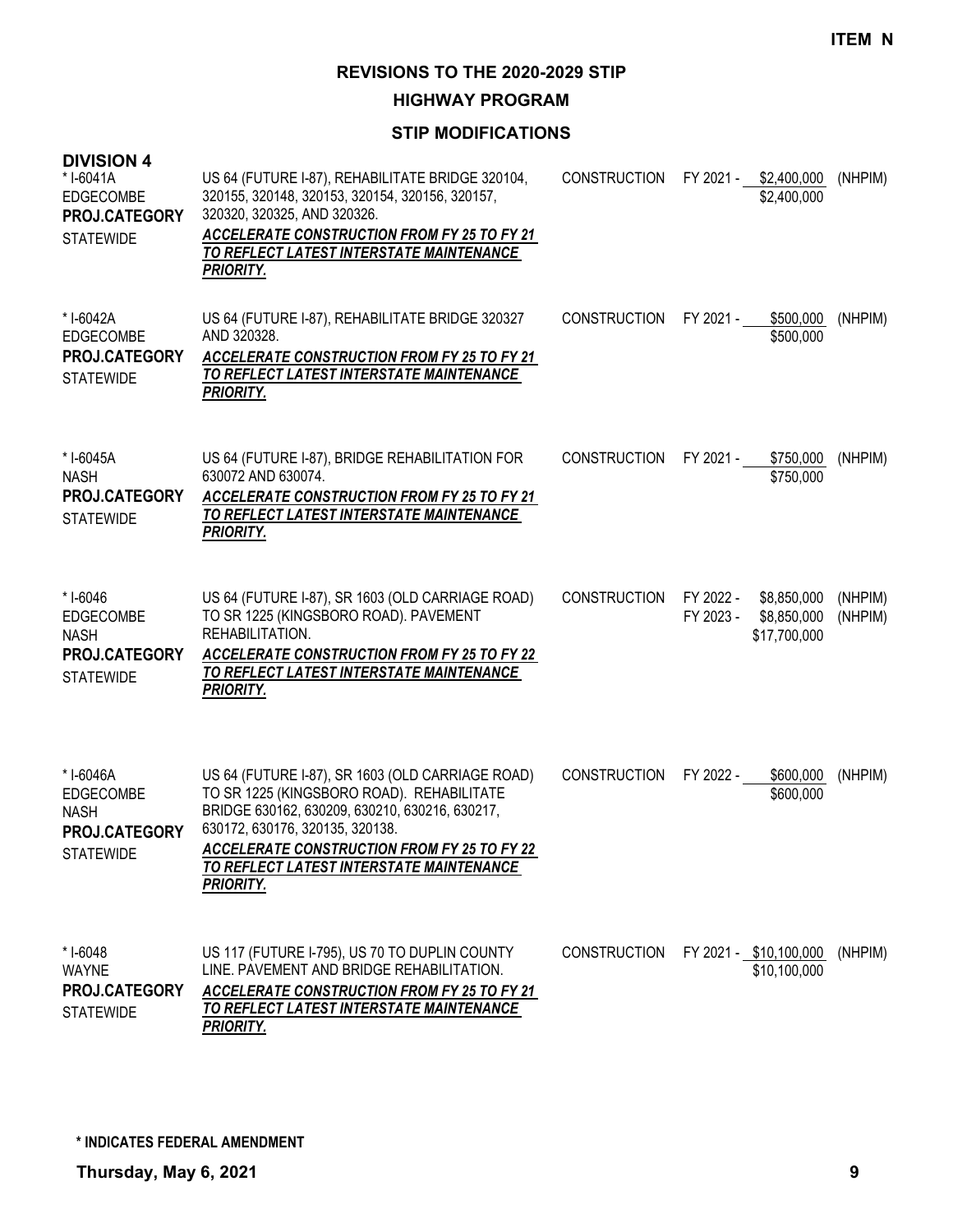**HIGHWAY PROGRAM**

| <b>DIVISION 4</b><br>U-5947<br><b>NASH</b><br>PROJ.CATEGORY<br><b>REGIONAL</b>       | NC 43 (BENVENUE ROAD), US 64 BYPASS OFFRAMP.<br>CONSTRUCT ROUNDABOUT.<br>TO ALLOW ADDITIONAL TIME FOR PLANING AND<br>DESIGN, DELAY RIGHT-OF-WAY FROM FY 21 TO FY 22.                                                 | RIGHT-OF-WAY<br><b>UTILITIES</b><br><b>CONSTRUCTION</b> | FY 2022 -<br>FY 2022 -<br>FY 2022 -              | \$100,000<br>\$150,000<br>\$780,000<br>\$1,030,000                   | (T)<br>(T)<br>(T)                    |
|--------------------------------------------------------------------------------------|----------------------------------------------------------------------------------------------------------------------------------------------------------------------------------------------------------------------|---------------------------------------------------------|--------------------------------------------------|----------------------------------------------------------------------|--------------------------------------|
| <b>DIVISION 5</b><br>* HS-2005C<br><b>DURHAM</b><br>PROJ.CATEGORY<br><b>REGIONAL</b> | NC 54, NC 55 IN DURHAM. CONSTRUCT PEDESTRIAN<br>REFUGE ISLANDS IN ALL QUADRANTS.<br>ADD A NEW PROJECT BREAK AT THE REQUEST OF<br>THE TRANSPORTATION MOBILITY AND SAFETY<br><u>DIVISION.</u>                          | <b>CONSTRUCTION</b>                                     | FY 2022 -                                        | \$75,000<br>\$75,000                                                 | (HSIP)                               |
| * I-5943<br><b>WAKE</b><br>PROJ.CATEGORY<br><b>STATEWIDE</b>                         | I-40, SR 1728 (WADE AVENUE) TO I-440 / US 1 IN<br>RALEIGH. PAVEMENT AND BRIDGE REHABILITATION.<br><b>ACCELERATE CONSTRUCTION FROM FY 25 TO FY 22</b><br>TO REFLECT LATEST INTERSTATE MAINTENANCE<br><b>PRIORITY.</b> | <b>CONSTRUCTION</b>                                     |                                                  | FY 2022 - \$8,700,000<br>\$8,700,000                                 | (NHPIM)                              |
| * I-5997<br><b>WAKE</b><br>PROJ.CATEGORY<br><b>STATEWIDE</b>                         | I-440 / US 1, SR 1728 (WADE AVENUE) TO SR 2000<br>(WAKE FOREST ROAD) IN RALEIGH. PAVEMENT<br>REHABILITATION.<br>ACCELERATE CONSTRUCTION FROM FY 25 TO FY 21<br>TO REFLECT LATEST INTERSTATE MAINTENANCE<br>PRIORITY. | <b>CONSTRUCTION</b>                                     |                                                  | FY 2021 - \$23,100,000<br>\$23,100,000                               | (NHPIM)                              |
| * I-5999<br><b>WAKE</b><br>PROJ.CATEGORY<br><b>STATEWIDE</b>                         | I-540, US 70 (GLENWOOD AVENUE) TO US 1 IN<br>RALEIGH. PAVEMENT REHABILITATION.<br><b>ACCELERATE CONSTRUCTION FROM FY 25 TO FY 21</b><br>TO REFLECT LATEST INTERSTATE MAINTENANCE<br>PRIORITY.                        | <b>CONSTRUCTION</b>                                     | FY 2021 -<br>FY 2022 -                           | \$16,700,000<br>\$16,700,000<br>\$33,400,000                         | (NHPIM)<br>(NHPIM)                   |
| <b>DIVISION 6</b><br>B-5985<br><b>ROBESON</b><br>PROJ.CATEGORY<br><b>REGIONAL</b>    | NC 41/NC 72/SR 1600, REPLACE BRIDGE 770125 AND<br>770175 OVER LUMBER RIVER.<br>DELAY RIGHT-OF-WAY FROM FY 21 TO FY 22 AND<br>CONSTRUCTION FROM FY 22 TO FY 23 TO REFLECT<br>LATEST INTERSTATE MAINTENANCE PRIORITY.  | RIGHT-OF-WAY<br><b>UTILITIES</b><br><b>CONSTRUCTION</b> | FY 2022 -<br>FY 2022 -<br>FY 2023 -<br>FY 2024 - | \$395,000<br>\$485,000<br>\$8,338,000<br>\$8,337,000<br>\$17,555,000 | (NHPB)<br>(NHPB)<br>(NHPB)<br>(NHPB) |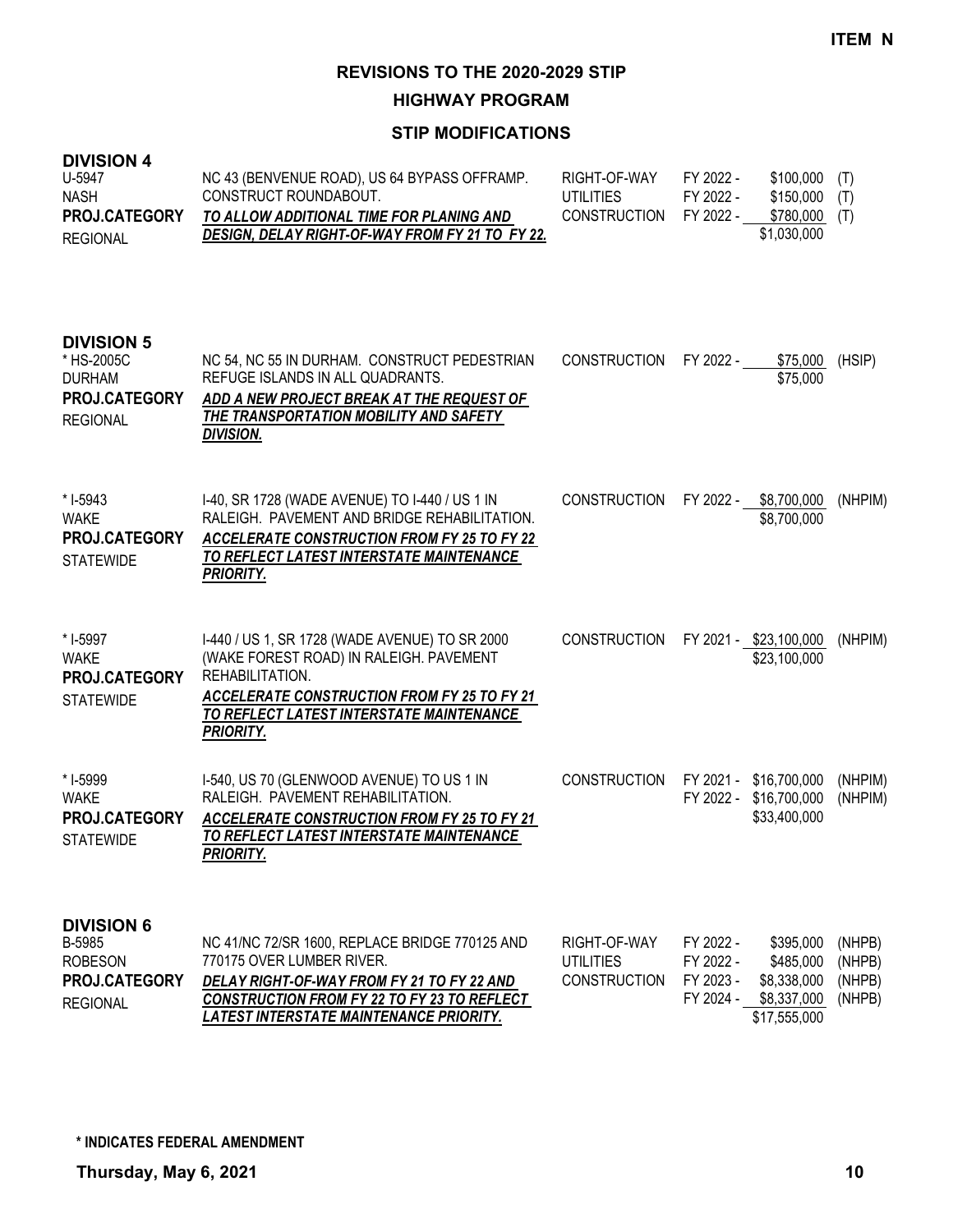**HIGHWAY PROGRAM**

| <b>DIVISION 6</b><br>* I-5939<br><b>ROBESON</b><br>PROJ.CATEGORY<br><b>STATEWIDE</b> | 1-95, SOUTH CAROLINA STATE LINE (MILE MARKER 0.0)<br>TO I-74 (MILE MARKER 13). PAVEMENT<br>REHABILITATION.<br><b>COST INCREASE EXCEEDING \$2 MILLION AND 25%</b><br>THRESHOLDS. MODIFY PROJECT LIMITS AT REQUEST<br>OF THE DIVISION. ACCELERATE CONSTRUCTION<br>FROM FY 25 TO FY 22 TO REFLECT LATEST<br><b>INTERSTATE MAINTENANCE PRIORITY.</b> | <b>CONSTRUCTION</b>                                                            | FY 2022 -<br>\$7,150,000<br>FY 2023 -<br>\$7,150,000<br>\$14,300,000                                                                                                                                                                                                                                                                                                                | (BGIM)<br>(BGIM)                                                                        |
|--------------------------------------------------------------------------------------|--------------------------------------------------------------------------------------------------------------------------------------------------------------------------------------------------------------------------------------------------------------------------------------------------------------------------------------------------|--------------------------------------------------------------------------------|-------------------------------------------------------------------------------------------------------------------------------------------------------------------------------------------------------------------------------------------------------------------------------------------------------------------------------------------------------------------------------------|-----------------------------------------------------------------------------------------|
| I-5987A<br><b>ROBESON</b><br>PROJ.CATEGORY<br><b>REGIONAL</b>                        | I-95, SOUTH OF US 301 TO SOUTH OF NC 20. WIDEN<br>TO EIGHT LANES.<br>ACCELERATE RIGHT-OF-WAY FROM FY 22 TO FY 21<br>TO ALLOW ADDITIONAL TIME TO ACQUIRE RIGHT-OF-<br><b>WAY AND RELOCATE UTILITIES PRIOR TO LET.</b>                                                                                                                             | RIGHT-OF-WAY<br><b>UTILITIES</b><br><b>BUILD NC CON</b><br><b>CONSTRUCTION</b> | FY 2021 -<br>\$1,648,000<br>FY 2021 -<br>\$2,172,000<br>FY 2023 -<br>\$9,868,000<br>FY 2024 -<br>\$9,868,000<br>FY 2025 -<br>\$9,868,000<br>FY 2026 -<br>\$9,868,000<br>FY 2027 -<br>\$9,868,000<br>FY 2028 -<br>\$9,868,000<br>FY 2029 -<br>\$9,868,000<br>POST YR \$78,944,000<br>FY 2023 - \$15,866,000<br>FY 2024 - \$15,867,000<br>FY 2025 - \$15,867,000<br>\$199,440,000     | (T)<br>(T)<br>(T)<br>(T)<br>(T)<br>(T)<br>(T)<br>(T)<br>(T)<br>(T)<br>(T)<br>(T)<br>(T) |
| I-5987B<br><b>ROBESON</b><br>PROJ.CATEGORY<br><b>REGIONAL</b>                        | I-95, SOUTH OF NC 20 TO SOUTH OF PROPOSED I-295.<br>WIDEN TO EIGHT LANES.<br>ACCELERATE RIGHT-OF-WAY FROM FY 22 TO FY 21<br>TO ALLOW ADDITIONAL TIME TO ACQUIRE RIGHT-OF-<br><b>WAY AND RELOCATE UTILITIES PRIOR TO LET.</b>                                                                                                                     | RIGHT-OF-WAY<br><b>UTILITIES</b><br><b>BUILD NC CON</b><br><b>CONSTRUCTION</b> | FY 2021 -<br>\$933,000<br>FY 2021 -<br>\$1,464,000<br>FY 2023 -<br>\$9,868,000<br>FY 2024 -<br>\$9,868,000<br>FY 2025 -<br>\$9,868,000<br>FY 2026 -<br>\$9,868,000<br>FY 2027 -<br>\$9,868,000<br>FY 2028 -<br>\$9,868,000<br>FY 2029 -<br>\$9,868,000<br>POST YR-\$78,944,000<br>FY 2023 -<br>\$23,033,000<br>FY 2024 -<br>\$23,033,000<br>FY 2025 - \$23,034,000<br>\$219,517,000 | (T)<br>(T)<br>(T)<br>(T)<br>(T)<br>(T)<br>(T)<br>(T)<br>(T)<br>(T)<br>(T)<br>(T)<br>(T) |
| R-5951<br><b>ROBESON</b><br>PROJ.CATEGORY<br><b>DIVISION</b>                         | NC 41 (MARTIN LUTHER KING DRIVE), US 74 TO<br>MARION ROAD. WIDEN ROADWAY.<br><b>COST INCREASE EXCEEDING \$2 MILLION AND 25%</b><br>THRESHOLDS.                                                                                                                                                                                                   | RIGHT-OF-WAY<br><b>UTILITIES</b><br><b>CONSTRUCTION</b>                        | FY 2027 -<br>\$5,250,000<br>\$5,250,000<br>FY 2028 -<br>FY 2027 -<br>\$3,200,000<br>POST YR \$18,600,000<br>\$32,300,000                                                                                                                                                                                                                                                            | (T)<br>(T)<br>(T)<br>(T)                                                                |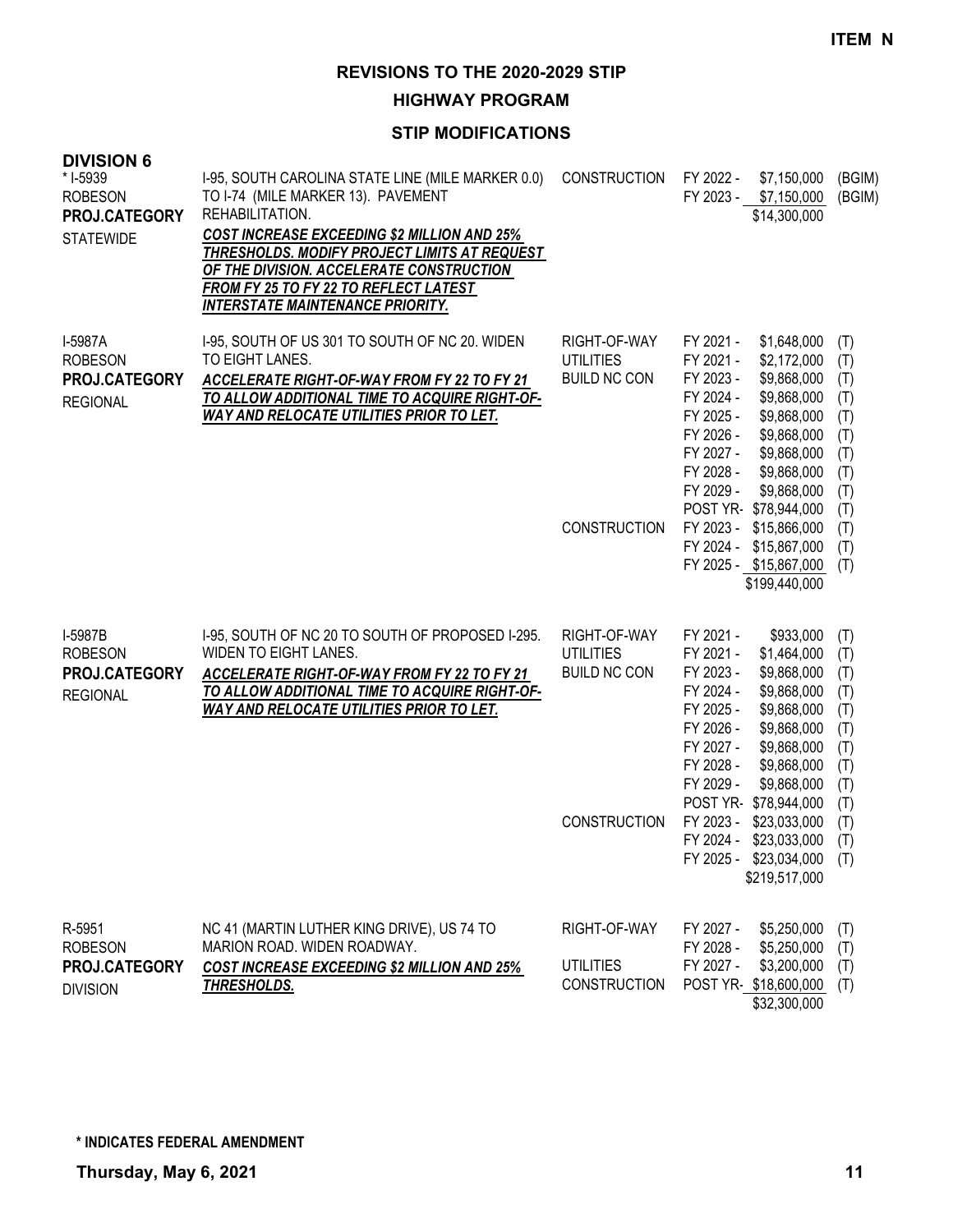#### **HIGHWAY PROGRAM**

| <b>DIVISION 6</b><br>U-3422                           | SR 1003 (CAMDEN ROAD), PROPOSED FAYETTEVILLE                                                                                                                  | RIGHT-OF-WAY                            | FY 2021 -                                                                                            | \$1,750,000                                                                                                                                | (BGANY)                                                             |
|-------------------------------------------------------|---------------------------------------------------------------------------------------------------------------------------------------------------------------|-----------------------------------------|------------------------------------------------------------------------------------------------------|--------------------------------------------------------------------------------------------------------------------------------------------|---------------------------------------------------------------------|
| <b>CUMBERLAND</b><br>PROJ.CATEGORY<br><b>DIVISION</b> | OUTER LOOP (U-2519) TO NC 59 (HOPE MILLS ROAD)<br>IN FAYETTEVILLE. WIDEN TO MULTI-LANES.<br><b>COST INCREASE EXCEEDING \$2 MILLION AND 25%</b><br>THRESHOLDS. | <b>UTILITIES</b><br><b>BUILD NC CON</b> | FY 2022 -<br>FY 2021 -<br>FY 2024 -<br>FY 2025 -<br>FY 2026 -<br>FY 2027 -<br>FY 2028 -<br>FY 2029 - | \$5,250,000<br>\$215,000<br>\$1,287,000<br>\$1,287,000<br>\$1,287,000<br>\$1,287,000<br>\$1,287,000<br>\$1,287,000<br>POST YR-\$11,583,000 | (BGANY)<br>(BGANY)<br>(T)<br>(T)<br>(T)<br>(T)<br>(T)<br>(T)<br>(T) |
|                                                       |                                                                                                                                                               | <b>CONSTRUCTION</b>                     | FY 2024 -<br>FY 2025 -                                                                               | \$5,800,000<br>\$5,800,000<br>\$38,120,000                                                                                                 | (T)<br>(T)                                                          |
| U-5101A<br><b>CUMBERLAND</b>                          | SR 1437 (SHAW RD), NC 24/87 (BRAGG BLVD) TO NC<br>210 (MURCHISON ROAD). INTERCONNECT AND WIDEN                                                                | RIGHT-OF-WAY                            | FY 2025 -<br>FY 2026 -                                                                               | \$2,857,000<br>\$2,857,000                                                                                                                 | (T)<br>(T)                                                          |
| PROJ.CATEGORY<br><b>DIVISION</b>                      | TO MULTI-LANES.<br>DELAY RIGHT-OF-WAY FROM FY 22 TO FY 25 AND<br><b>CONSTRUCTION FROM FY 25 TO FY 28 AT THE</b><br><b>REQUEST OF THE DIVISION IN ORDER TO</b> | <b>UTILITIES</b><br><b>BUILD NC CON</b> | FY 2025 -<br>FY 2028 -<br>FY 2029 -                                                                  | \$686,000<br>\$1,287,000<br>\$1,287,000<br>POST YR-\$16,731,000                                                                            | (T)<br>(T)<br>(T)<br>(T)                                            |
|                                                       | <b>ACCELERATE PROJECT U-6229.</b>                                                                                                                             | <b>CONSTRUCTION</b>                     |                                                                                                      | FY 2028 - \$3,190,000<br>\$28,895,000                                                                                                      | (T)                                                                 |
| U-6133<br><b>CUMBERLAND</b>                           | US 401 BUSINESS (SKIBO ROAD), SR 1400 (CLIFFDALE<br>ROAD). IMPROVE INTERSECTION                                                                               | RIGHT-OF-WAY                            | FY 2028 -<br>FY 2029 -                                                                               | \$6,900,000<br>\$6,900,000                                                                                                                 | (T)<br>(T)                                                          |
| PROJ.CATEGORY<br><b>REGIONAL</b>                      | <b>COST INCREASE EXCEEDING \$2 MILLION AND 25%</b><br><b>THRESHOLDS.</b>                                                                                      | <b>UTILITIES</b><br><b>CONSTRUCTION</b> | FY 2028 -                                                                                            | \$1,300,000<br>POST YR-\$27,800,000<br>\$42,900,000                                                                                        | (T)<br>(T)                                                          |
| U-6152<br><b>CUMBERLAND</b>                           | US 401 (ROBESON STREET), US 401 (RAEFORD ROAD)<br>TO BLOUNT STREET. ACCESS MANAGEMENT.                                                                        | RIGHT-OF-WAY                            | FY 2029 -                                                                                            | \$18,166,000<br>POST YR-\$36,334,000                                                                                                       | (NHP)<br>(NHP)                                                      |
| PROJ.CATEGORY<br><b>REGIONAL</b>                      | <b>COST INCREASE EXCEEDING \$2 MILLION AND 25%</b><br>THRESHOLDS.                                                                                             | <b>UTILITIES</b>                        | FY 2029 -                                                                                            | \$11,200,000<br>POST YR-\$11,200,000                                                                                                       | (NHP)<br>(NHP)                                                      |
|                                                       |                                                                                                                                                               | <b>CONSTRUCTION</b>                     |                                                                                                      | POST YR-\$21,900,000<br>\$98,800,000                                                                                                       | (NHP)                                                               |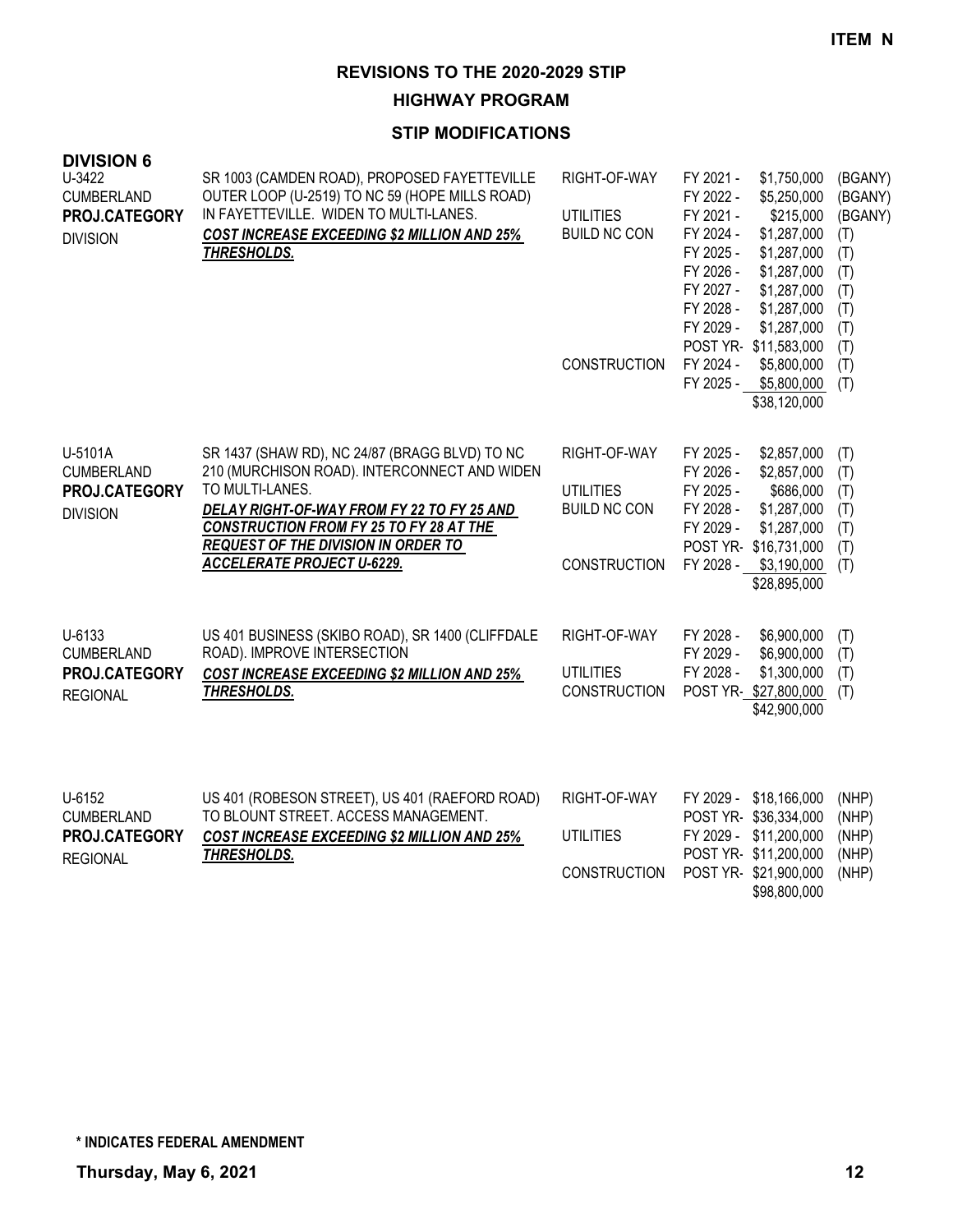**HIGHWAY PROGRAM**

| <b>DIVISION 6</b><br>$U-6210$<br><b>CUMBERLAND</b><br>PROJ.CATEGORY<br><b>DIVISION</b> | SR 1104 (STRICKLAND ROAD), US 401 TO FISHER<br>ROAD. WIDEN ROADWAY.<br><b>COST INCREASE EXCEEDING \$2 MILLION AND 25%</b><br>THRESHOLDS.                                                                                                                                                                           | <b>BUILD NC ROW</b><br>RIGHT-OF-WAY<br><b>UTILITIES</b><br><b>CONSTRUCTION</b> | FY 2026 -<br>FY 2027 -<br>FY 2028 -<br>FY 2029 -<br>POST YR-<br>FY 2026 -<br>FY 2026 -<br>FY 2027 -<br>FY 2029 - | \$772,000<br>\$772,000<br>\$772,000<br>\$772,000<br>\$8,492,000<br>\$6,000,000<br>\$3,950,000<br>\$3,950,000<br>\$10,250,000<br>POST YR \$10,250,000<br>\$45,980,000 | (T)<br>(T)<br>(T)<br>(T)<br>(T)<br>(T)<br>(T)<br>(T)<br>(T)<br>(T) |
|----------------------------------------------------------------------------------------|--------------------------------------------------------------------------------------------------------------------------------------------------------------------------------------------------------------------------------------------------------------------------------------------------------------------|--------------------------------------------------------------------------------|------------------------------------------------------------------------------------------------------------------|----------------------------------------------------------------------------------------------------------------------------------------------------------------------|--------------------------------------------------------------------|
| * U-6229<br><b>CUMBERLAND</b><br>PROJ.CATEGORY<br><b>DIVISION</b>                      | NC 24 (BRAGG BOULEVARD), US 401 (SKIBO ROAD) TO<br>GLENVILLE AVENUE. MEDIAN AND GUARDRAIL<br>REPLACEMENT, ADD PEDESTRIAN SIGNALS,<br>RESURFACE PAVEMENT.<br>ACCELERATE RIGHT-OF-WAY FROM FY 24 TO FY 22<br>AND CONSTRUCTION FROM FY 25 TO FY 22 AT THE<br>REQUEST OF THE DIVISION BY DELAYING PROJECT U-<br>5101A. | RIGHT-OF-WAY<br><b>UTILITIES</b><br><b>CONSTRUCTION</b>                        | FY 2022 -<br>FY 2022 -<br>FY 2022 -<br>FY 2022 -                                                                 | \$89,000<br>\$50,000<br>\$1,257,000<br>\$2,513,000<br>\$3,909,000                                                                                                    | (T)<br>(T)<br>(HSIP)<br>(T)                                        |
| <b>DIVISION 7</b><br>B-5721<br><b>ROCKINGHAM</b><br>PROJ.CATEGORY<br><b>DIVISION</b>   | SR 2177 (DAN VALLEY ROAD), REPLACE BRIDGE<br>780124 OVER MAYO RIVER IN MADISON.<br>TO ALLOW ADDITIONAL TIME FOR PLANNING AND<br>DESIGN, DELAY RIGHT-OF-WAY FROM FY 21 TO FY 22<br>AND CONSTRUCTION FROM 22 TO FY 23.                                                                                               | RIGHT-OF-WAY<br><b>UTILITIES</b><br><b>CONSTRUCTION</b>                        | FY 2022 -<br>FY 2022 -<br>FY 2023 -                                                                              | \$188,000<br>\$336,000<br>\$3,500,000<br>\$4,024,000                                                                                                                 | (BGLT5)<br>(BGLT5)<br>(BGLT5)                                      |
| B-6038<br><b>ROCKINGHAM</b><br>PROJ.CATEGORY<br><b>REGIONAL</b>                        | NC 14 / NC 87, REPLACE BRIDGE 780155 OVER<br>NORFOLK SOUTHERN RAILROAD.<br>ADD UTILITIES IN FY 21 NOT PREVIOUSLY<br><b>PROGRAMMED.</b>                                                                                                                                                                             | RIGHT-OF-WAY<br><b>UTILITIES</b><br><b>CONSTRUCTION</b>                        | FY 2021 -<br>FY 2021 -<br>FY 2023 -                                                                              | \$390,000<br>\$163,000<br>\$3,900,000<br>\$4,453,000                                                                                                                 | (NHPB)<br>(NHPB)<br>(NHPB)                                         |
| * EB-6037C<br><b>GUILFORD</b><br>PROJ.CATEGORY<br><b>DIVISION</b>                      | A&Y GREENWAY, SPRING GARDEN STREET TO SOUTH<br>OF ROLLINS ROAD IN GREENSBORO. CONSTRUCT<br><b>MULTIUSE PATH.</b><br><b>COST INCREASE EXCEEDING \$2 MILLION AND 25%</b><br>THRESHOLDS.                                                                                                                              | <b>CONSTRUCTION</b>                                                            | FY 2021 -<br>FY 2021 -<br>FY 2021 -                                                                              | \$2,749,000<br>\$4,400,000<br>\$1,787,000<br>\$8,936,000                                                                                                             | (BGANY)<br>(TAANY)<br>(L)                                          |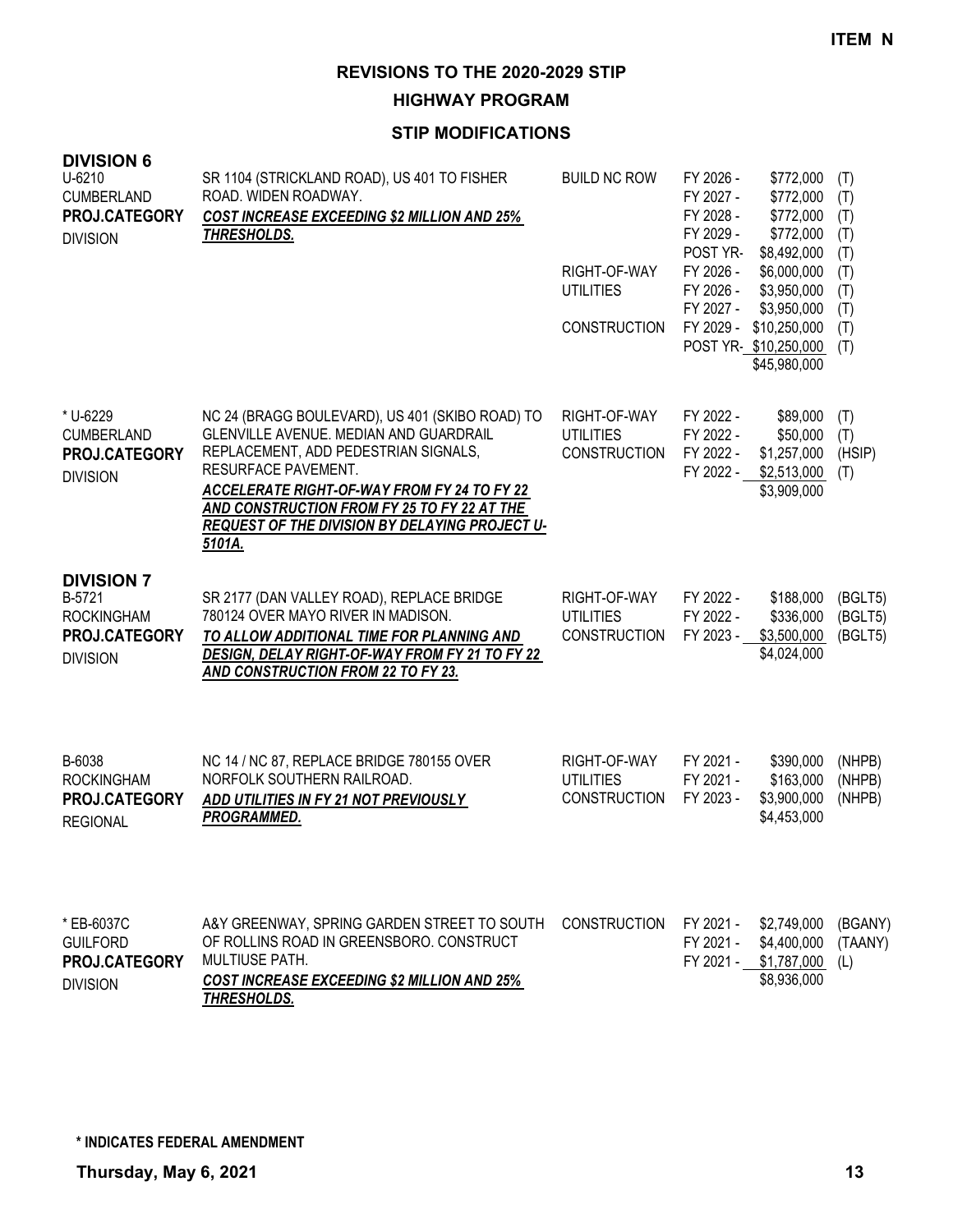**HIGHWAY PROGRAM**

| <b>DIVISION 7</b><br>I-5955<br><b>GUILFORD</b><br>PROJ.CATEGORY<br><b>STATEWIDE</b> | I-40, HOLDEN ROAD TO EAST OF SR 3037 / SR 4240<br>(EAST GATE CITY BOULEVARD) IN GREENSBORO.<br>PAVEMENT REHABILITATION.<br><b>ACCELERATE CONSTRUCTION FROM FY 23 TO FY 22</b><br>TO REFLECT LATEST INTERSTATE MAINTENANCE<br><b>PRIORITY.</b>                      | <b>CONSTRUCTION</b>                                     | FY 2022 -                                                                                                                                                                          | \$7,052,000<br>FY 2023 - \$7,052,000<br>\$14,104,000                                                                                                                                            | (NHPIM)<br>(NHPIM)                                                                                                               |
|-------------------------------------------------------------------------------------|--------------------------------------------------------------------------------------------------------------------------------------------------------------------------------------------------------------------------------------------------------------------|---------------------------------------------------------|------------------------------------------------------------------------------------------------------------------------------------------------------------------------------------|-------------------------------------------------------------------------------------------------------------------------------------------------------------------------------------------------|----------------------------------------------------------------------------------------------------------------------------------|
| P-5713<br><b>GUILFORD</b><br>PROJ.CATEGORY<br><b>STATEWIDE</b>                      | NORTH CAROLINA RAILROAD (NCRR) / NORFOLK<br>SOUTHERN RAILROAD, SR 1424 (HILLTOP ROAD) IN<br>GREENSBORO. CONVERT AT-GRADE CROSSING TO<br><b>GRADE SEPARATION.</b><br><b>COST INCREASE EXCEEDING \$2 MILLION AND 25%</b><br>THRESHOLDS.                              | RIGHT-OF-WAY<br><b>UTILITIES</b><br><b>CONSTRUCTION</b> | FY 2023 -<br>FY 2023 -<br>FY 2025 -<br>FY 2025 -                                                                                                                                   | \$3,430,000<br>\$952,000<br>\$5,117,000<br>\$267,000<br>FY 2026 - \$5,116,000<br>\$14,882,000                                                                                                   | (T)<br>(T)<br>(T)<br>(O)<br>(T)                                                                                                  |
| R-5823<br><b>GUILFORD</b><br><b>ROCKINGHAM</b><br>PROJ.CATEGORY<br><b>DIVISION</b>  | NC 65 / NC 68, NC 65 IN STOKESDALE<br>(SOUTHERNMOST INTERSECTION) TO US 220 /<br>FUTURE I-73. WIDEN TO MULTILANES.<br><b>COST INCREASE EXCEEDING \$2 MILLION AND 25%</b><br>THRESHOLDS.                                                                            | RIGHT-OF-WAY<br><b>UTILITIES</b><br><b>CONSTRUCTION</b> | FY 2022 -<br>FY 2023 -<br>FY 2022 -<br>FY 2024 -<br>FY 2025 -<br>FY 2026 -<br>FY 2027 -                                                                                            | \$1,350,000<br>\$4,050,000<br>\$424,000<br>\$7,050,000<br>\$7,050,000<br>\$7,050,000<br>\$7,050,000<br>\$34,024,000                                                                             | (T)<br>(T)<br>(T)<br>(T)<br>(T)<br>(T)<br>(T)                                                                                    |
| * U-5532<br><b>GUILFORD</b><br>PROJ.CATEGORY<br><b>DIVISION</b>                     | VARIOUS, GREENSBORO URBAN AREA MPO: BICYCLE,<br>PEDESTRIAN, AND TRANSPORTATION ALTERNATIVES<br>PROGRAM (TAP)-ELIGIBLE PROJECTS<br>ADD RIGHT-OF-WAY IN FY 21 AND FY 22, AND<br><b>CONSTRUCTION IN FY 22 NOT PREVIOUSLY</b><br>PROGRAMMED, AT THE REQUEST OF GUAMPO. | RIGHT-OF-WAY<br><b>CONSTRUCTION</b>                     | FY 2021 -<br>FY 2021 -<br>FY 2022 -<br>FY 2022 -<br>FY 2022 -<br>FY 2022 -<br>FY 2021 -<br>FY 2021 -<br>FY 2021 -<br>FY 2022 -<br>FY 2022 -<br>FY 2022 -<br>FY 2022 -<br>FY 2022 - | \$50,000<br>\$12,000<br>\$50,000<br>\$50,000<br>\$50,000<br>\$36,000<br>\$2,000,000<br>\$100,000<br>\$525,000<br>\$400,000<br>\$2,000,000<br>\$462,000<br>\$100,000<br>\$740,000<br>\$6,575,000 | (BGDA)<br>(L)<br>(BGANY)<br>(BGDA)<br>(TAANY)<br>(L)<br>(BGDA)<br>(TADA)<br>(L)<br>(BGANY)<br>(BGDA)<br>(TAANY)<br>(TADA)<br>(1) |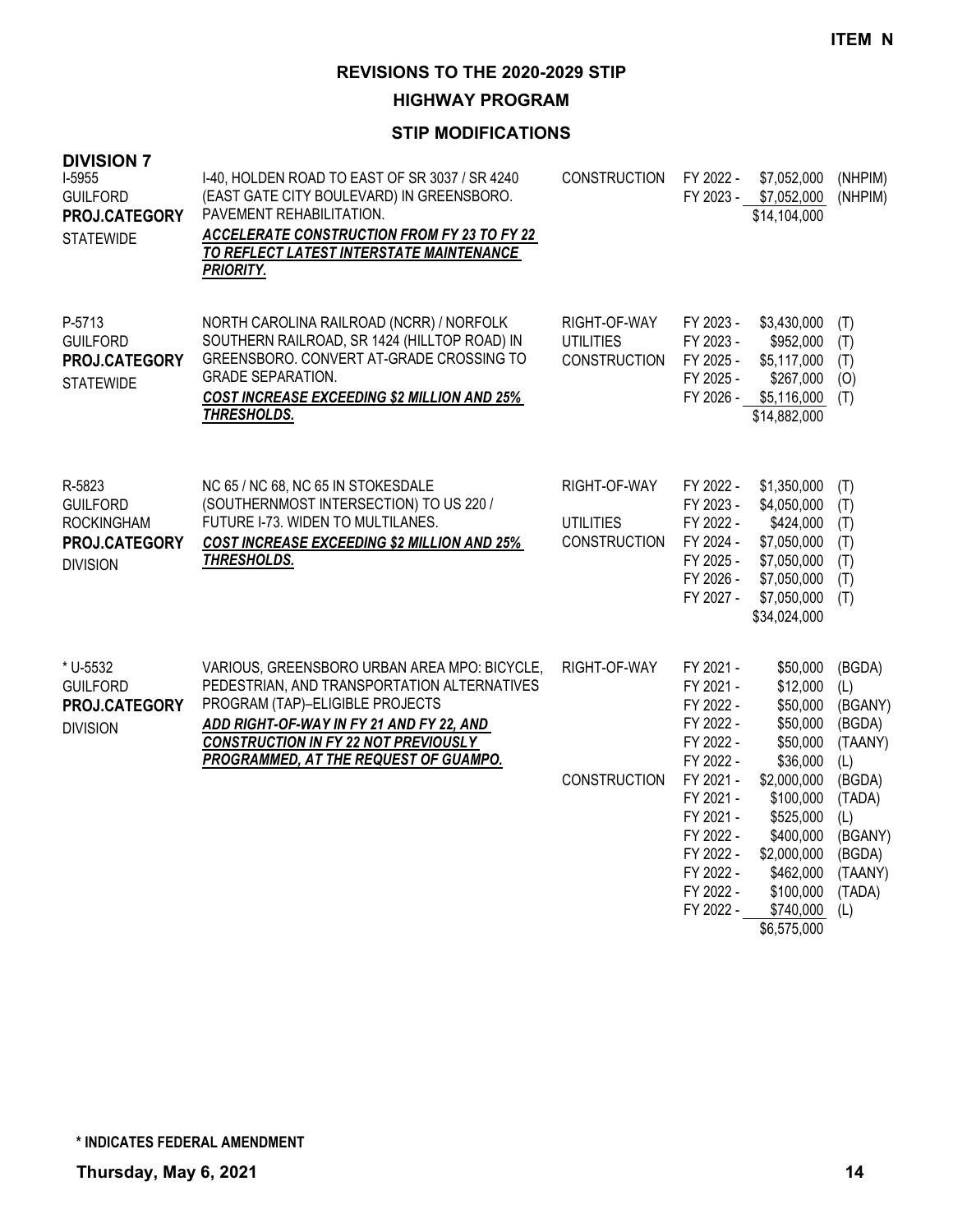**HIGHWAY PROGRAM**

#### **STIP MODIFICATIONS**

# **DIVISION 7**

| U-5774A<br>ORANGE                                                                    | NC 54, US 15 / US 501. UPGRADE INTERCHANGE<br><b>COST INCREASE EXCEEDING \$2 MILLION AND 25%</b><br>THRESHOLDS.                                                                                                                                                                                                | RIGHT-OF-WAY<br><b>UTILITIES</b><br><b>CONSTRUCTION</b> | POST YR-<br>POST YR-                             | \$2,800,000<br>\$140,000<br>POST YR \$16,100,000<br>\$19,040,000         | (T)<br>(T)<br>(T)            |
|--------------------------------------------------------------------------------------|----------------------------------------------------------------------------------------------------------------------------------------------------------------------------------------------------------------------------------------------------------------------------------------------------------------|---------------------------------------------------------|--------------------------------------------------|--------------------------------------------------------------------------|------------------------------|
| U-5841<br><b>GUILFORD</b><br>PROJ.CATEGORY<br><b>DIVISION</b>                        | FRIENDLY AVENUE, WEST OF GREEN VALLEY ROAD<br>TO LINDELL ROAD IN GREENSBORO. WIDENING AND<br>INTERSECTION IMPROVEMENTS.<br><b>ACCELERATE CONSTRUCTION FROM FY 23 TO FY 22</b><br>FOR STRATEGIC LETTING PURPOSES.                                                                                               | <b>CONSTRUCTION</b>                                     | FY 2022 -                                        | \$1,400,000<br>\$1,400,000                                               | (T)                          |
| <b>DIVISION 8</b><br>I-5946B<br><b>RICHMOND</b><br>PROJ.CATEGORY<br><b>STATEWIDE</b> | I-73/I-74, SR 1455 (FIRE TOWER ROAD) TO<br>MONTGOMERY COUNTY LINE. PAVEMENT<br>REHABILITATION.<br><b>ACCELERATE CONSTRUCTION FROM FY 23 TO FY 22</b><br><u>TO REFLECT LATEST INTERSTATE MAINTENANCE</u><br><b>PRIORITY.</b>                                                                                    | <b>CONSTRUCTION</b>                                     |                                                  | FY 2022 - \$7,800,000<br>\$7,800,000                                     | (BGIM)                       |
| U-5727<br><b>LEE</b><br>PROJ.CATEGORY<br><b>REGIONAL</b>                             | US 1 / US 15 / US 501, SOUTH OF SR 1198 (BRYAN<br>DRIVE) TO SR 1237 (CARTHAGE STREET) IN<br>SANFORD. UPGRADE TO SUPERSTREET AND<br>RELOCATE NC 78 (TRAMWAY ROAD).<br>TO ALLOW ADDITIONAL TIME FOR RIGHT-OF-WAY<br><b>ACQUISITION AND UTILITY RELOCATION, DELAY</b><br><b>CONSTRUCTION FROM FY 25 TO FY 26.</b> | RIGHT-OF-WAY<br><b>CONSTRUCTION</b>                     | FY 2022 -<br>FY 2023 -<br>FY 2026 -<br>FY 2027 - | \$6,085,000<br>\$6,085,000<br>\$7,200,000<br>\$7,200,000<br>\$26,570,000 | (NHP)<br>(NHP)<br>(T)<br>(T) |
| U-5975<br>LEE<br>PROJ.CATEGORY<br><b>REGIONAL</b>                                    | US 1 / US 15 / US 501, US 15 / US 501 (WHITE HILL<br>ROAD) / SR 1179 (ROCKY FORK CHURCH ROAD) TO<br>SOUTH OF SR 1198 (BRYAN DRIVE). UPGRADE TO<br>SUPERSTREET.<br>TO ALLOW ADDITIONAL TIME FOR RIGHT-OF-WAY<br><b>ACQUISITION AND UTILITY RELOCATION, DELAY</b><br><b>CONSTRUCTION FROM FY 25 TO FY 26.</b>    | RIGHT-OF-WAY<br><b>UTILITIES</b><br><b>CONSTRUCTION</b> | FY 2022 -<br>FY 2022 -<br>FY 2026 -<br>FY 2027 - | \$3,900,000<br>\$2,755,000<br>\$5,500,000<br>\$5,500,000<br>\$17,655,000 | (T)<br>(T)<br>(T)<br>(T)     |
| <b>DIVISION 9</b><br>*B-5783<br><b>DAVIDSON</b><br>PROJ.CATEGORY<br><b>REGIONAL</b>  | US 29 / US 70 / BUSINESS 85, REPLACE BRIDGE 280164<br>AND BRIDGE 280168 OVER NORFOLK SOUTHERN<br>RAILROAD.<br><b>ACCELERATE CONSTRUCTION FROM FY 24 TO FY 23</b>                                                                                                                                               | RIGHT-OF-WAY<br><b>CONSTRUCTION</b>                     | FY 2022 -<br>FY 2023 -                           | \$288,000<br>\$5,778,000<br>\$6,066,000                                  | (NHPB)<br>(NHPB)             |

*FOR STRATEGIC LETTING PURPOSES.*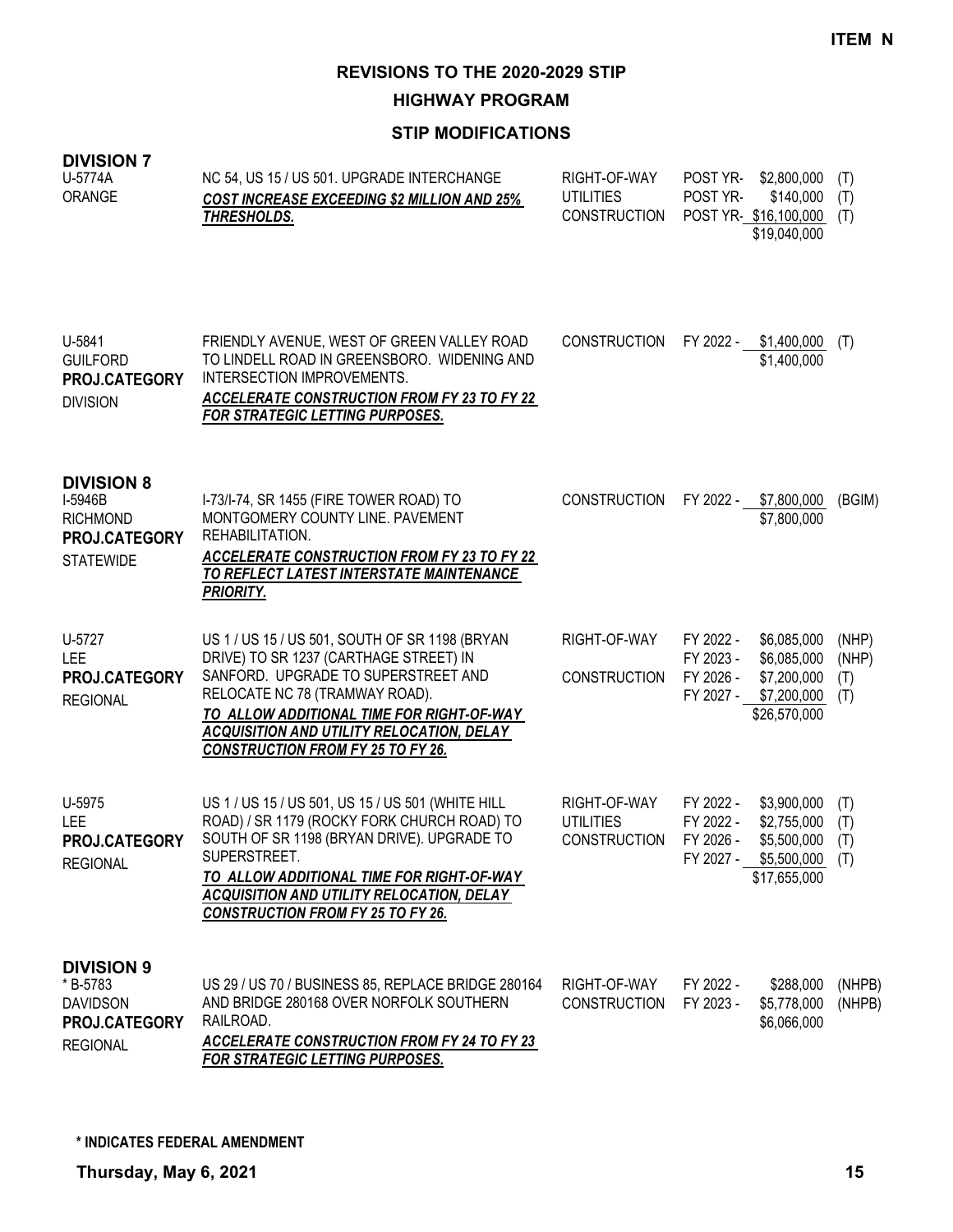**HIGHWAY PROGRAM**

| <b>DIVISION 9</b><br>* I-5950<br><b>DAVIDSON</b><br>PROJ.CATEGORY<br><b>STATEWIDE</b>     | I-85, US 29 / US 52 / US 70 / BUS-85 TO NORTH OF SR<br>2205 (OLD US 64), AND NC 109 IN THOMASVILLE TO<br>RANDOLPH COUNTY LINE. PAVEMENT<br>REHABILITATION.<br><b>ACCELERATE CONSTRUCTION FROM FY 25 TO FY 22</b><br>TO REFLECT LATEST INTERSTATE MAINTENANCE<br><b>PRIORITY.</b> | <b>CONSTRUCTION</b>                                     | FY 2022 -                                                     | \$7,370,000<br>FY 2023 - \$7,370,000<br>\$14,740,000                                       | (NHPIM)<br>(NHPIM)                        |
|-------------------------------------------------------------------------------------------|----------------------------------------------------------------------------------------------------------------------------------------------------------------------------------------------------------------------------------------------------------------------------------|---------------------------------------------------------|---------------------------------------------------------------|--------------------------------------------------------------------------------------------|-------------------------------------------|
| * I-6003<br><b>DAVIE</b><br>PROJ.CATEGORY<br><b>STATEWIDE</b>                             | I-40, SR 1436 (PINEBROOK SCHOOL ROAD) TO WEST<br>OF NC 801. PAVEMENT REHABILITATION.<br>ACCELERATE CONSTRUCTION FROM FY 26 TO FY 21<br>TO REFLECT LATEST INTERSTATE MAINTENANCE<br><b>PRIORITY.</b>                                                                              | <b>CONSTRUCTION</b>                                     |                                                               | FY 2021 - \$7,067,000<br>\$7,067,000                                                       | (NHPIM)                                   |
| P-5726<br><b>ROWAN</b><br>PROJ.CATEGORY<br><b>REGIONAL</b>                                | NORFOLK SOUTHERN, NS MAINLINE IN ROWAN<br>COUNTY. CONSTRUCT TRACK IMPROVEMENTS,<br>SECOND PLATFORM, PEDESTRIAN UNDERPASS,<br>SITEWORK, RETAINING WALL AND SIGNAL<br>EQUIPMENT.<br><b>COST INCREASE EXCEEDING \$2 MILLION AND 25%</b><br>THRESHOLDS.                              | <b>CONSTRUCTION</b>                                     | FY 2022 -<br>FY 2022 -<br>FY 2023 -<br>FY 2024 -              | \$269,000<br>\$780,000<br>\$7,025,000<br>\$7,026,000<br>\$15,100,000                       | (T)<br>(O)<br>(T)<br>(T)                  |
| <b>DIVISION 10</b><br>* I-5715<br><b>MECKLENBURG</b><br>PROJ.CATEGORY<br><b>STATEWIDE</b> | I-77, NC 73 INTERCHANGE. UPGRADE EXISTING<br>INTERCHANGE TO SPLIT DIAMOND CONFIGURATION.<br><b>COST INCREASE EXCEEDING \$2 MILLION AND 25%</b><br>THRESHOLDS.                                                                                                                    | RIGHT-OF-WAY<br><b>UTILITIES</b><br><b>CONSTRUCTION</b> | FY 2023 -<br>FY 2023 -<br>FY 2025 -<br>FY 2026 -<br>FY 2027 - | \$1,550,000<br>\$2,400,000<br>\$13,166,000<br>\$13,167,000<br>\$13,167,000<br>\$43,450,000 | (NHP)<br>(NHP)<br>(NHP)<br>(NHP)<br>(NHP) |
| * I-5746C<br><b>MECKLENBURG</b><br>PROJ.CATEGORY<br><b>STATEWIDE</b>                      | I-277 (BROOKSHIRE FRWY), I-77 TO EAST 10TH<br>STREET. RESURFACE ROADWAY AND REHABILITATE<br>BRIDGES FROM JOHNSON STREET TO EAST 10TH<br>STREET.<br><b>ACCELERATE CONSTRUCTION FROM FY 25 TO FY 22</b><br>TO REFLECT LATEST INTERSTATE MAINTENANCE<br><b>PRIORITY.</b>            | <b>CONSTRUCTION</b>                                     | FY 2022 -<br>FY 2023 -<br>FY 2024 -                           | \$8,567,000<br>\$8,567,000<br>\$8,566,000<br>\$25,700,000                                  | (NHPIM)<br>(NHPIM)<br>(NHPIM)             |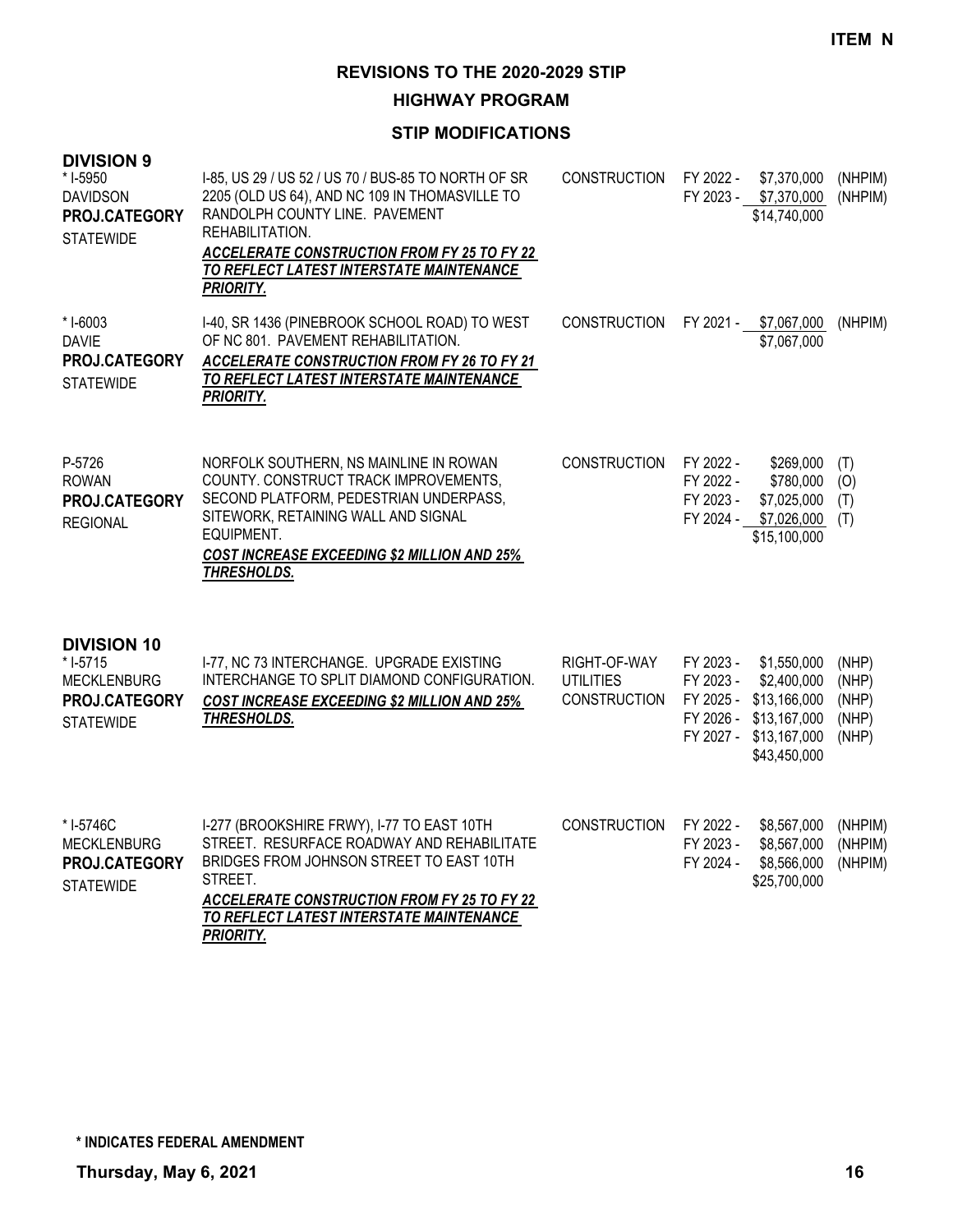#### **HIGHWAY PROGRAM**

| <b>DIVISION 10</b><br>U-3467<br><b>UNION</b><br>PROJ.CATEGORY<br><b>REGIONAL</b> | NC 84, NC 16 TO SR 1008 (WAXHAW-INDIAN TRAIL<br>ROAD) IN WESLEY CHAPEL. CONSTRUCT FOUR LANE<br>ROADWAY, PART ON NEW LOCATION.<br>ADD RIGHT-OF-WAY IN FY 26 NOT PREVIOUSLY<br>PROGRAMMED.                                                | RIGHT-OF-WAY<br><b>CONSTRUCTION</b>                     | FY 2026 -<br>FY 2027 -<br>FY 2029 -<br>FY 2030 -                                                                                           | \$8,000,000<br>\$8,000,000<br>\$4,750,000<br>\$14,250,000<br>FY 2031 - \$14,250,000<br>FY 2032 - \$14,250,000<br>\$63,500,000     | (BGANY)<br>(BGANY)<br>(BGANY)<br>(BGANY)<br>(BGANY)<br>(BGANY)            |
|----------------------------------------------------------------------------------|-----------------------------------------------------------------------------------------------------------------------------------------------------------------------------------------------------------------------------------------|---------------------------------------------------------|--------------------------------------------------------------------------------------------------------------------------------------------|-----------------------------------------------------------------------------------------------------------------------------------|---------------------------------------------------------------------------|
| U-4713A<br><b>MECKLENBURG</b><br>PROJ.CATEGORY<br><b>DIVISION</b>                | SR 3440 (MCKEE ROAD) EXTENSION, SR 3448<br>(PLEASANT PLAINS ROAD) TO SR 1009 (JOHN STREET)<br><b>ACCELERATE CONSTRUCTION FROM FY 25 TO FY 24</b><br>TO ALIGN WITH U-4714AC AND U-4714B. PROJECT TO<br>BE LET WITH U-4714AC AND U-4714B. | <b>ENGINEERING</b>                                      | FY 2020 -<br>FY 2021 -<br>FY 2022 -<br>FY 2023 -<br>FY 2024 -<br>FY 2025 -<br>FY 2026 -<br>FY 2027 -<br>FY 2028 -<br>FY 2029 -<br>POST YR- | \$77,000<br>\$77,000<br>\$77,000<br>\$77,000<br>\$77,000<br>\$77,000<br>\$77,000<br>\$77,000<br>\$77,000<br>\$77,000<br>\$385,000 | (T)<br>(T)<br>(T)<br>(T)<br>(T)<br>(T)<br>(T)<br>(T)<br>(T)<br>(T)<br>(T) |
|                                                                                  |                                                                                                                                                                                                                                         | <b>BUILD NC ROW</b>                                     | FY 2020 -<br>FY 2021 -<br>FY 2022 -<br>FY 2023 -<br>FY 2024 -<br>FY 2025 -<br>FY 2026 -<br>FY 2027 -<br>FY 2028 -<br>FY 2029 -<br>POST YR- | \$24,000<br>\$24,000<br>\$24,000<br>\$24,000<br>\$24,000<br>\$24,000<br>\$24,000<br>\$24,000<br>\$24,000<br>\$24,000<br>\$120,000 | (T)<br>(T)<br>(T)<br>(T)<br>(T)<br>(T)<br>(T)<br>(T)<br>(T)<br>(T)<br>(T) |
|                                                                                  |                                                                                                                                                                                                                                         | RIGHT-OF-WAY<br><b>UTILITIES</b><br><b>CONSTRUCTION</b> | FY 2021 -<br>FY 2022 -<br>FY 2021 -<br>FY 2024 -<br>FY 2025 -<br>FY 2026 -                                                                 | \$1,160,000<br>\$1,160,000<br>\$500,000<br>\$2,550,000<br>\$2,550,000<br>\$2,000,000<br>\$11,435,000                              | (T)<br>(T)<br>(T)<br>(T)<br>(T)<br>(L)                                    |
| U-5703B<br><b>UNION</b><br>PROJ.CATEGORY<br><b>STATEWIDE</b>                     | US 74 (ROOSEVELT BLVD), REALIGN JAMES HAMILTON<br>ROAD TO INTERSECT WITH SR 1514 (ROCKY RIVER<br>ROAD) AT MYERS ROAD.<br>TO ALLOW ADDITIONAL TIME FOR PLANNING AND<br>DESIGN, DELAY RIGHT-OF-WAY FROM FY 21 TO FY 23.                   | RIGHT-OF-WAY<br><b>CONSTRUCTION</b>                     | FY 2023 -<br>FY 2025 -<br>FY 2025 -                                                                                                        | \$900,000<br>\$1,350,000<br>\$250,000<br>\$2,500,000                                                                              | (T)<br>(T)<br>(0)                                                         |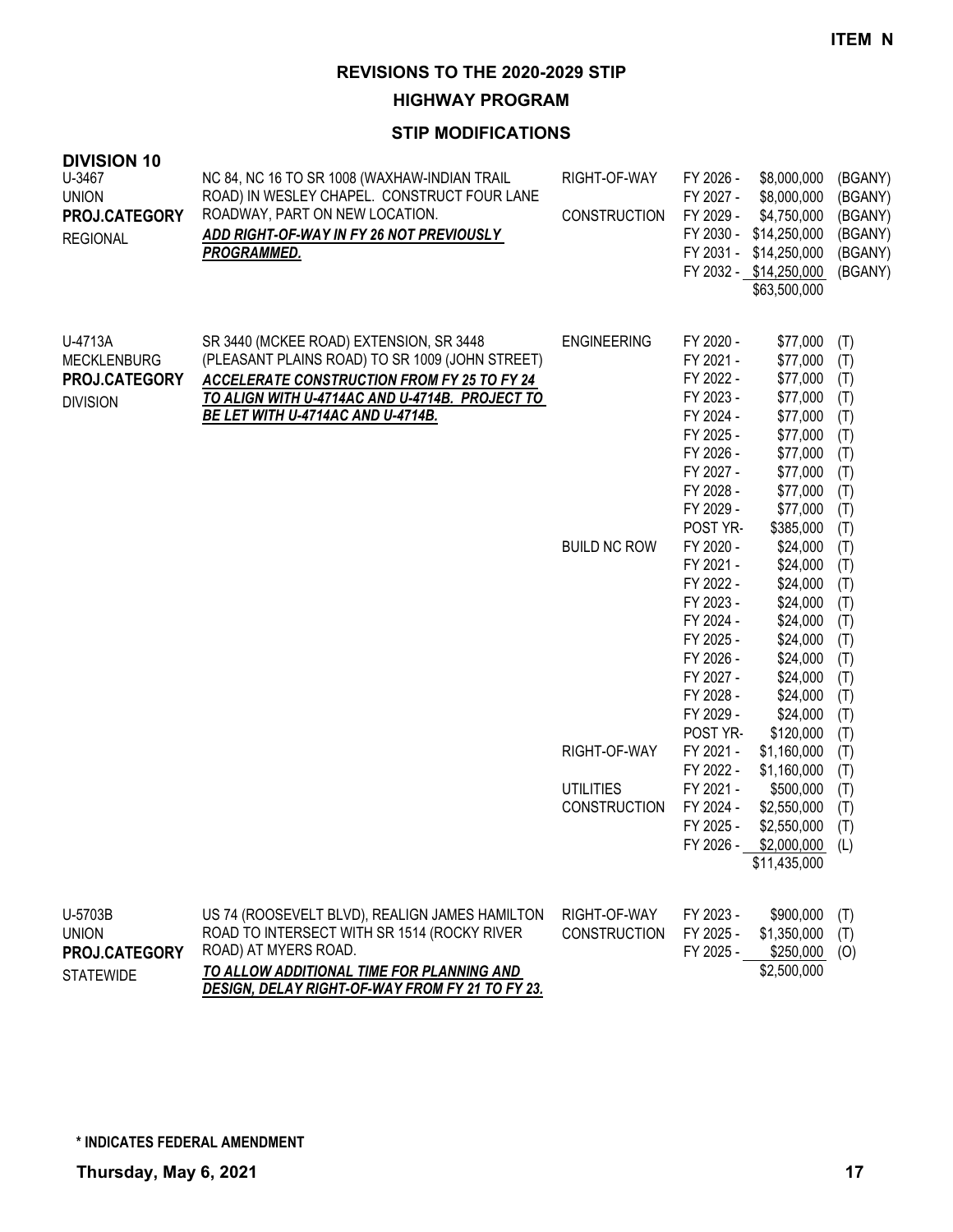**HIGHWAY PROGRAM**

| <b>DIVISION 10</b><br>* U-5956<br><b>CABARRUS</b><br>PROJ.CATEGORY<br><b>REGIONAL</b> | US 29, REALIGN UNION CEMETERY ROAD TO<br>INTERSECT US 29 AT ROCK HILL CHURCH ROAD AND<br>CONSTRUCT IMPROVEMENTS ALONG US 29 FROM 0.6<br>MILE WEST OF ROCK HILL CHURCH ROAD TO JUST<br>EAST OF ROCK HILL CHURCH ROAD.<br><b>COST INCREASE EXCEEDING \$2 MILLION AND 25%</b><br>THRESHOLDS. | RIGHT-OF-WAY<br><b>UTILITIES</b><br><b>CONSTRUCTION</b> | FY 2022 -<br>\$3,400,000<br>FY 2022 -<br>\$1,050,000<br>FY 2023 -<br>\$1,050,000<br>FY 2025 -<br>\$4,050,000<br>FY 2026 -<br>\$4,050,000<br>\$13,600,000 | (T)<br>(T)<br>(T)<br>(T)<br>(T) |
|---------------------------------------------------------------------------------------|-------------------------------------------------------------------------------------------------------------------------------------------------------------------------------------------------------------------------------------------------------------------------------------------|---------------------------------------------------------|----------------------------------------------------------------------------------------------------------------------------------------------------------|---------------------------------|
| U-6171<br><b>MECKLENBURG</b><br>PROJ.CATEGORY<br><b>DIVISION</b>                      | BAILEY ROAD EXTENSION, US 21 (STATESVILLE ROAD)<br>TO FUTURE NORTHCROSS DRIVE EXTENSION.<br>CONSTRUCT 2 LANE ROADWAY ON NEW LOCATION.<br><b>COST INCREASE EXCEEDING \$2 MILLION AND 25%</b><br><b>THRESHOLDS.</b>                                                                         | RIGHT-OF-WAY<br><b>UTILITIES</b><br><b>CONSTRUCTION</b> | FY 2029 -<br>\$10,000<br>POST YR-<br>\$2,300,000<br>FY 2029 -<br>\$10,000<br>POST YR-<br>\$9,690,000<br>POST YR-\$19,500,000<br>\$31,510,000             | (T)<br>(T)<br>(T)<br>(T)<br>(T) |
| W-5710Y<br><b>UNION</b><br>PROJ.CATEGORY<br><b>DIVISION</b>                           | UNION COUNTY, CONSTRUCT IMPROVEMENTS AT SR<br>1315 (NEW TOWN ROAD) AND SR 1008 (WAXHAW-<br>INDIAN TRAIL ROAD) INTERSECTION<br><b>ACCELERATE CONSTRUCTION FROM FY 22 TO FY 21</b><br>AT REQUEST OF DIVISION.                                                                               | CONSTRUCTION                                            | FY 2021 -<br>\$850,000<br>FY 2021 -<br>\$1,385,000<br>FY 2021 -<br>\$346,000<br>\$2,581,000                                                              | (HSIP)<br>(BGANY)<br>(S(M))     |
| Y-4810K<br><b>CABARRUS</b><br>PROJ.CATEGORY<br><b>STATEWIDE</b>                       | NORFOLK SOUTHERN MAINLINE, GRADE SEPARATION<br>AT ROGERS LAKE ROAD CROSSING (724408Y) IN<br>KANNAPOLIS.<br>TO ASSIST IN BALANCING FUNDS, DELAY<br><b>CONSTRUCTION FROM FY 22 TO FY 23.</b>                                                                                                | <b>CONSTRUCTION</b>                                     | FY 2023 -<br>\$4,000,000<br>FY 2023 -<br>\$450,000<br>FY 2024 -<br>\$4,000,000<br>FY 2025 -<br>\$4,000,000<br>\$12,450,000                               | (T)<br>(O)<br>(T)<br>(T)        |
| <b>DIVISION 11</b><br>BR-0048<br><b>SURRY</b><br>PROJ.CATEGORY<br><b>REGIONAL</b>     | NC 268, BRIDGE 850103 ON NC 268 OVER MITCHELL<br><b>RIVER</b><br>TO ALLOW ADDITIONAL TIME FOR PLANNING AND<br>DESIGN, DELAY CONSTRUCTION FROM FY 21 TO FY<br>22.                                                                                                                          | <b>CONSTRUCTION</b>                                     | FY 2022 -<br>\$1,725,000<br>FY 2023 -<br>\$1,725,000<br>\$3,450,000                                                                                      | (HFB)<br>(HFB)                  |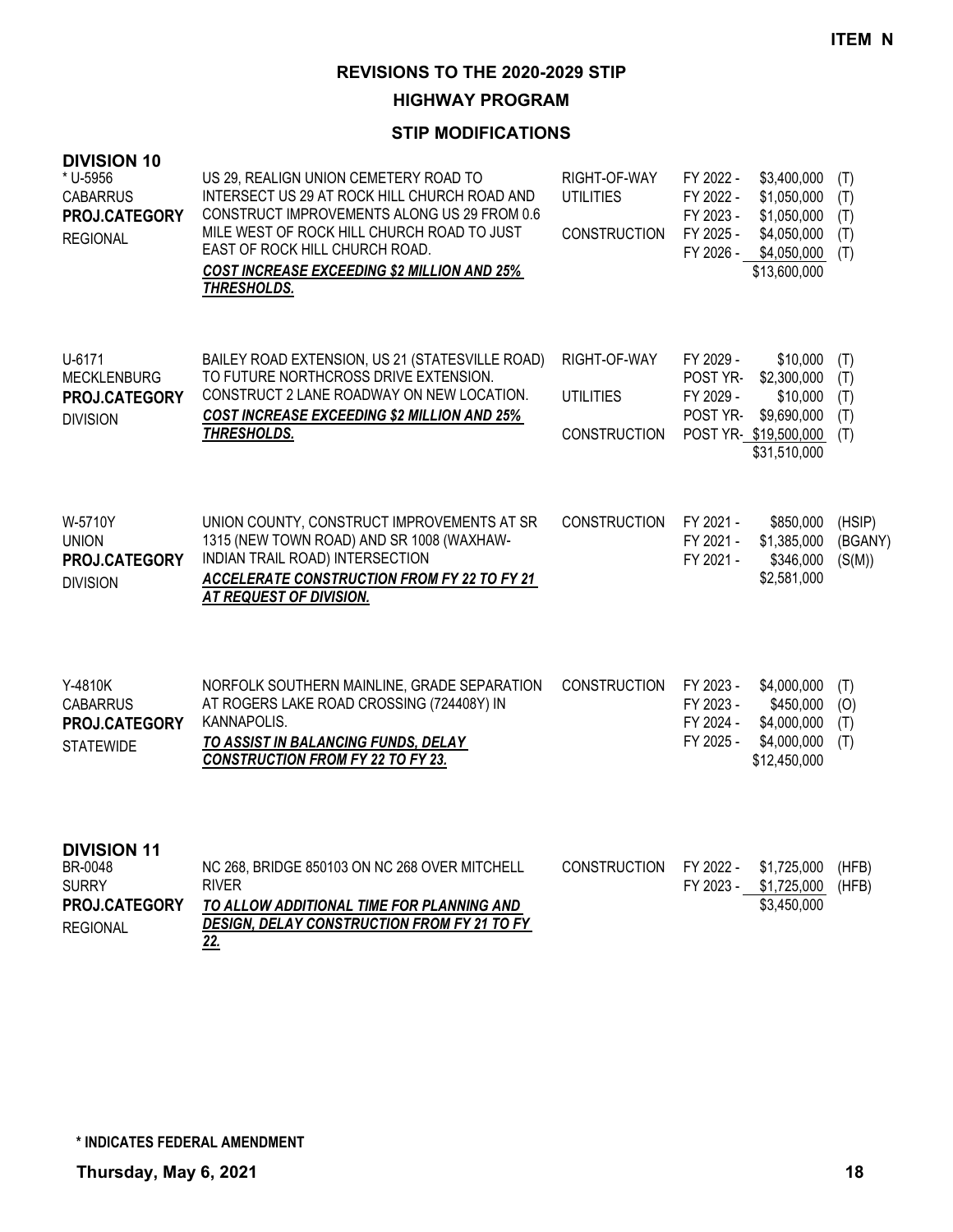**HIGHWAY PROGRAM**

| <b>DIVISION 11</b><br>* I-5907<br><b>SURRY</b><br>PROJ.CATEGORY<br><b>STATEWIDE</b> | I-74, I-77 TO US 601. PAVEMENT REHABILITATION.<br><b>ACCELERATE CONSTRUCTION FROM FY 25 TO FY 22</b><br>TO REFLECT LATEST INTERSTATE MAINTENANCE<br><b>PRIORITY.</b>                                 | <b>CONSTRUCTION</b>                                     | FY 2022 -<br>FY 2023 -              | \$2,082,000<br>\$2,082,000<br>\$4,164,000                                                                                                                                                    | (BGIM)<br>(BGIM)                                     |
|-------------------------------------------------------------------------------------|------------------------------------------------------------------------------------------------------------------------------------------------------------------------------------------------------|---------------------------------------------------------|-------------------------------------|----------------------------------------------------------------------------------------------------------------------------------------------------------------------------------------------|------------------------------------------------------|
| R-3430C<br><b>CALDWELL</b><br>PROJ.CATEGORY<br><b>DIVISION</b>                      | SR 1001 (CONNELLY SPRINGS ROAD), CATAWBA<br>RIVER TO SR 1933 (SOUTH-WEST BOULEVARD).<br>MODERNIZE ROADWAY TO INCLUDE BICYCLE AND<br>PEDESTRIAN ACCOMMODATIONS.<br><b>MODIFY PROJECT DESCRIPTION.</b> | RIGHT-OF-WAY<br><b>UTILITIES</b><br><b>CONSTRUCTION</b> | FY 2026 -<br>FY 2027 -<br>FY 2031 - | FY 2026 - \$13,750,000<br>FY 2027 - \$13,750,000<br>\$2,004,000<br>\$2,004,000<br>FY 2029 - \$11,750,000<br>FY 2030 - \$11,750,000<br>\$11,750,000<br>FY 2032 - \$11,750,000<br>\$78,508,000 | (T)<br>(T)<br>(T)<br>(T)<br>(T)<br>(T)<br>(T)<br>(T) |
| U-5809<br><b>YADKIN</b><br>PROJ.CATEGORY<br><b>DIVISION</b>                         | US 601 (STATE STREET), US 421 TO SR 1146 (LEE<br>AVENUE). CONSTRUCT MEDIAN AND ROUNDABOUTS.<br><b>COST INCREASE EXCEEDING \$2 MILLION AND 25%</b><br><b>THRESHOLDS.</b>                              | <b>CONSTRUCTION</b>                                     | FY 2022 -<br>FY 2023 -              | \$5,700,000<br>\$5,700,000<br>\$11,400,000                                                                                                                                                   | (T)<br>(T)                                           |
| U-6036<br><b>CALDWELL</b><br>PROJ.CATEGORY<br><b>DIVISION</b>                       | SR 1109 (PINEWOOD ROAD), US 321 TO SR 1931 (BERT<br>HUFFMAN ROAD). UPGRADE ROADWAY.<br><b>COST INCREASE EXCEEDING \$2 MILLION AND 25%</b><br>THRESHOLDS.                                             | RIGHT-OF-WAY<br><b>CONSTRUCTION</b>                     | FY 2020 -<br>FY 2023 -<br>FY 2024 - | \$1,500,000<br>\$3,650,000<br>\$3,650,000<br>\$8,800,000                                                                                                                                     | (T)<br>(T)<br>(T)                                    |
| <b>DIVISION 12</b><br>AV-5896<br><b>IREDELL</b><br>PROJ.CATEGORY<br><b>DIVISION</b> | STATESVILLE REGIONAL AIRPORT (SVH), RELOCATE<br>EAST AVIATION DRIVE TO ALLOW FOR FUTURE<br>RUNWAY EXTENSION.<br><b>COMBINE SEGMENTS A AND B AT THE REQUEST OF</b><br>THE DIVISION OF AVIATION.       | RIGHT-OF-WAY<br><b>CONSTRUCTION</b>                     | FY 2025 -<br>FY 2027 -              | \$5,610,000<br>\$3,725,000<br>\$9,335,000                                                                                                                                                    | (T)<br>(T)                                           |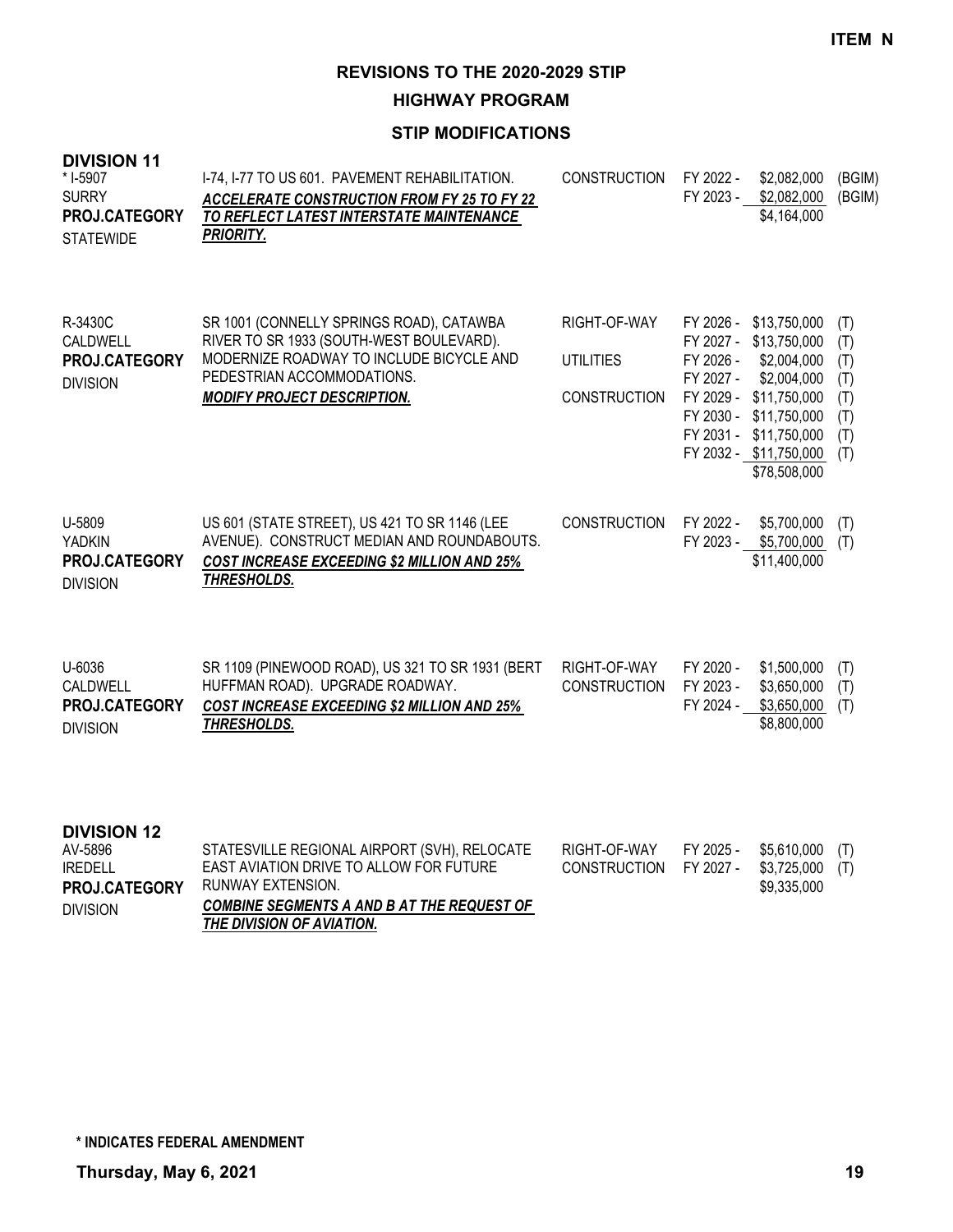**HIGHWAY PROGRAM**

| <b>DIVISION 12</b><br>* C-5704<br><b>GASTON</b><br>PROJ.CATEGORY<br><b>EXEMPT</b>  | <b>CRAMERTON- MCADENVILLE GREENWAY</b><br>CONNECTOR, CONSTRUCT GREENWAY CONNECTING<br>PAVED TRAIL AT SOUTH FORK VILLAGE IN<br>CRAMERTON TO RIVERSIDE DRIVE IN MCADENVILLE,<br>FOLLOWING SOUTH FORK OF CATAWBA RIVER.<br>ADD PRELIMINARY ENGINEERING, RIGHT-OF-WAY,<br>AND CONSTRUCTION IN FY 21 AT THE REQUEST OF<br>THE MPO.                                    | <b>ENGINEERING</b><br>RIGHT-OF-WAY<br><b>CONSTRUCTION</b> | FY 2021 -<br>\$78,000<br>FY 2021 -<br>\$20,000<br>FY 2021 -<br>\$41,000<br>FY 2021 -<br>\$10,000<br>FY 2021 -<br>\$321,000<br>FY 2021 -<br>\$332,000<br>\$802,000                                                                                         | (CMAQ)<br>(L)<br>(CMAQ)<br>(1)<br>(CMAQ)<br>(L)             |
|------------------------------------------------------------------------------------|------------------------------------------------------------------------------------------------------------------------------------------------------------------------------------------------------------------------------------------------------------------------------------------------------------------------------------------------------------------|-----------------------------------------------------------|-----------------------------------------------------------------------------------------------------------------------------------------------------------------------------------------------------------------------------------------------------------|-------------------------------------------------------------|
| $I-5719$<br><b>GASTON</b><br>PROJ.CATEGORY<br><b>STATEWIDE</b>                     | I-85, US 321 TO NC 273. WIDEN TO EIGHT LANES. SR<br>2200 (COX ROAD) INTERCHANGE. CONSTRUCT<br>INTERCHANGE IMPROVEMENTS.<br><b>CHANGE PROCUREMENT TO DESIGN-BUILD.</b><br><b>ACCELERATE CONSTRUCTION FROM FY 25 TO FY 24</b><br>TO ALIGN WITH RIGHT-OF-WAY SCHEDULE.                                                                                              | RIGHT-OF-WAY<br><b>UTILITIES</b><br><b>CONSTRUCTION</b>   | FY 2024 - \$12,533,000<br>FY 2025 - \$12,533,000<br>FY 2026 - \$12,534,000<br>FY 2024 -<br>\$2,900,000<br>FY 2024 - \$10,750,000<br>FY 2025 - \$83,912,000<br>FY 2026 - \$83,913,000<br>FY 2027 - \$83,913,000<br>FY 2028 - \$83,912,000<br>\$386,900,000 | (T)<br>(T)<br>(T)<br>(T)<br>(T)<br>(T)<br>(T)<br>(T)<br>(T) |
| * I-5915B<br><b>IREDELL</b><br><b>CATAWBA</b><br>PROJ.CATEGORY<br><b>STATEWIDE</b> | I-40, BRIDGE REHABILITATION.<br><b>ACCELERATE CONSTRUCTION FROM FY 25 TO FY 22</b><br>TO REFLECT LATEST INTERSTATE MAINTENANCE<br><b>PRIORITY.</b>                                                                                                                                                                                                               | <b>CONSTRUCTION</b>                                       | FY 2022 -<br>\$5,000,000<br>\$5,000,000<br>FY 2023 -<br>\$10,000,000                                                                                                                                                                                      | (NHPIM)<br>(NHPIM)                                          |
| * R-2307B<br><b>IREDELL</b><br><b>CATAWBA</b><br>PROJ.CATEGORY<br><b>REGIONAL</b>  | NC 150, EAST OF SR 1840 (GREENWOOD ROAD) IN<br>CATAWBA COUNTY TO WEST OF SR 1303/SR 1180<br>(PERTH ROAD/DOOLIE ROAD) IN IREDELL COUNTY.<br>WIDEN TO 4-LANES. SR 1383/SR 1180 TO US 21 IN<br>IREDELL COUNTY. WIDEN TO 6-LANES.<br>TO ASSIST IN BALANCING FUNDS, DELAY<br><b>CONSTRUCTION FROM FY 22 TO FY 25. PROJECT TO</b><br>NO LONGER UTILIZE BUILD NC BONDS. | <b>CONSTRUCTION</b>                                       | FY 2025 -<br>\$2,500,000<br>FY 2025 -<br>\$32,400,000<br>FY 2025 -<br>\$1,000,000<br>FY 2026 -<br>\$2,500,000<br>FY 2026 -<br>\$32,400,000<br>FY 2027 - \$32,400,000 (T)<br>FY 2028 - \$32,400,000<br>\$135,600,000                                       | (BGDA)<br>(T)<br>(S(M))<br>(BGDA)<br>(T)<br>(T)             |
| * TA-6708<br>CATAWBA<br>PROJ.CATEGORY<br>PUBLIC TRANS                              | WESTERN PIEDMONT REGIONAL TRANSIT<br><b>AUTHORITY, REPLACEMENT BUSES</b><br><b>MODIFY FUNDING IN FY 21 AND 22 AT REQUEST OF</b><br>THE MPO.                                                                                                                                                                                                                      | CAPITAL                                                   | FY 2021 -<br>\$30,000<br>FY 2021 -<br>\$1,872,000<br>FY 2022 -<br>\$86,000<br>FY 2022 -<br>\$489,000<br>\$2,477,000                                                                                                                                       | (L)<br>(5307)<br>(L)<br>(5307)                              |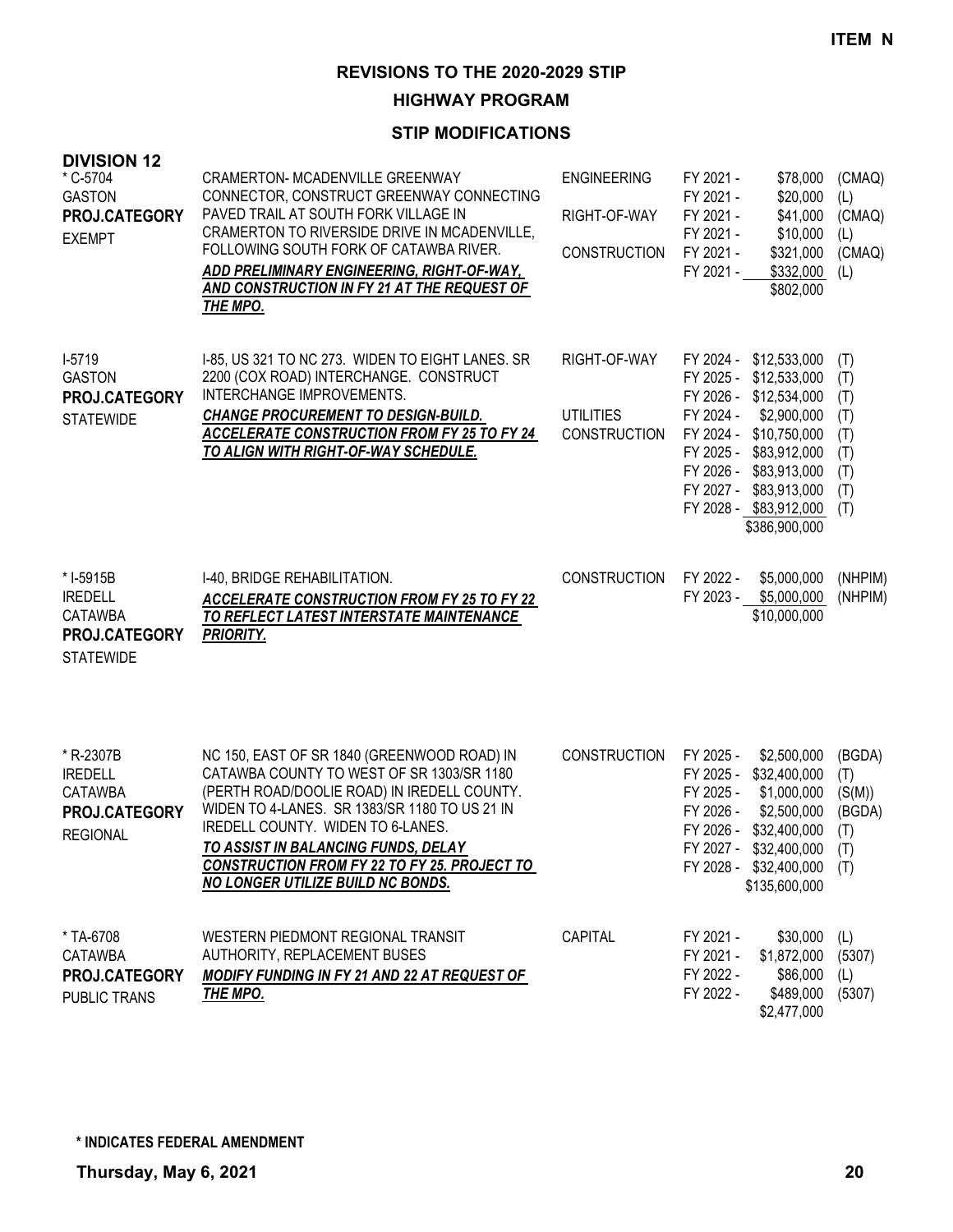**HIGHWAY PROGRAM**

| <b>DIVISION 12</b><br>* U-5777<br><b>CATAWBA</b><br>PROJ.CATEGORY<br><b>REGIONAL</b>  | NC 127, 1ST AVENUE SE TO 2ND AVENUE SE. ADD<br><b>TURN LANES.</b><br><b>COST INCREASE EXCEEDING \$2 MILLION AND 25%</b><br>THRESHOLDS.                                                                                                                                                 | RIGHT-OF-WAY<br><b>CONSTRUCTION</b>                     | FY 2020 -<br>FY 2023 -                                                                              | \$2,150,000<br>\$3,950,000<br>\$6,100,000                  | (T)<br>(T)                               |
|---------------------------------------------------------------------------------------|----------------------------------------------------------------------------------------------------------------------------------------------------------------------------------------------------------------------------------------------------------------------------------------|---------------------------------------------------------|-----------------------------------------------------------------------------------------------------|------------------------------------------------------------|------------------------------------------|
| U-6175<br><b>IREDELL</b><br>PROJ.CATEGORY<br><b>DIVISION</b>                          | SR 1005 (OLD MOUNTAIN ROAD), US 21/NC 115<br>(NORTH MAIN STREET) TO SR 1004 (BUFFALO SHOALS<br>ROAD). WIDEN TO FOUR LANES WITH A MEDIAN.<br><b>COST INCREASE EXCEEDING \$2 MILLION AND 25%</b><br>THRESHOLDS.                                                                          | RIGHT-OF-WAY<br><b>UTILITIES</b><br><b>CONSTRUCTION</b> | FY 2029 -<br>POST YR-\$20,720,000<br>FY 2029 -<br>POST YR-\$28,600,000                              | \$1,080,000<br>\$1,400,000<br>\$51,800,000                 | (BGLT5)<br>(BGLT5)<br>(BGLT5)<br>(BGLT5) |
| <b>DIVISION 13</b><br>A-0010AA<br><b>BUNCOMBE</b><br>PROJ.CATEGORY<br><b>REGIONAL</b> | I-26 (US 19/US 23), SR 1781 (BROADWAY STREET) TO<br><b>US 25/70</b><br><b>PROJECT TO NO LONGER UTILIZE BUILD NC BONDS.</b>                                                                                                                                                             | RIGHT-OF-WAY<br><b>CONSTRUCTION</b>                     | FY 2026 - \$14,233,000<br>FY 2027 - \$14,233,000<br>FY 2028 - \$14,234,000<br>POST YR-\$106,901,000 | \$149,601,000                                              | (T)<br>(T)<br>(T)<br>(T)                 |
| * B-4442<br><b>BUNCOMBE</b><br>PROJ.CATEGORY<br><b>STATEWIDE</b>                      | US 19/US 23/US 25/ US 70, REPLACE BRIDGE 100370,<br>AND BRIDGE 100373 OVER REEMS CREEK.<br><b>COST INCREASE EXCEEDING \$2 MILLION AND 25%</b><br>THRESHOLDS.                                                                                                                           | RIGHT-OF-WAY<br><b>CONSTRUCTION</b>                     | FY 2022 -<br>FY 2022 - \$13,300,000<br>FY 2023 - \$13,300,000                                       | \$200,000<br>\$26,800,000                                  | (NHPB)<br>(NHPB)<br>(NHPB)               |
| BL-0005<br><b>BUNCOMBE</b><br>PROJ.CATEGORY<br><b>EXEMPT</b>                          | NC 251/ SR 1781 (BROADWAY STREET), CONSTRUCT<br>PEDESTRIAN IMPROVEMENTS FROM US 19/23<br>NORTHBOUND EXIT RAMP TO NORTH OF SR 1477<br>(RIVERSIDE DRIVE).<br><b>ACCELERATE PRELIMINARY ENGINEERING AND</b><br>CONSTRUCTION FROM FY 22 TO FY 21 AT THE<br><b>REQUEST OF THE DIVISION.</b> | <b>ENGINEERING</b><br><b>CONSTRUCTION</b>               | FY 2021 -<br>FY 2021 -<br>FY 2021 -<br>FY 2021 -                                                    | \$51,000<br>\$13,000<br>\$259,000<br>\$65,000<br>\$388,000 | (BGDA)<br>(S(M))<br>(BGDA)<br>(S(M))     |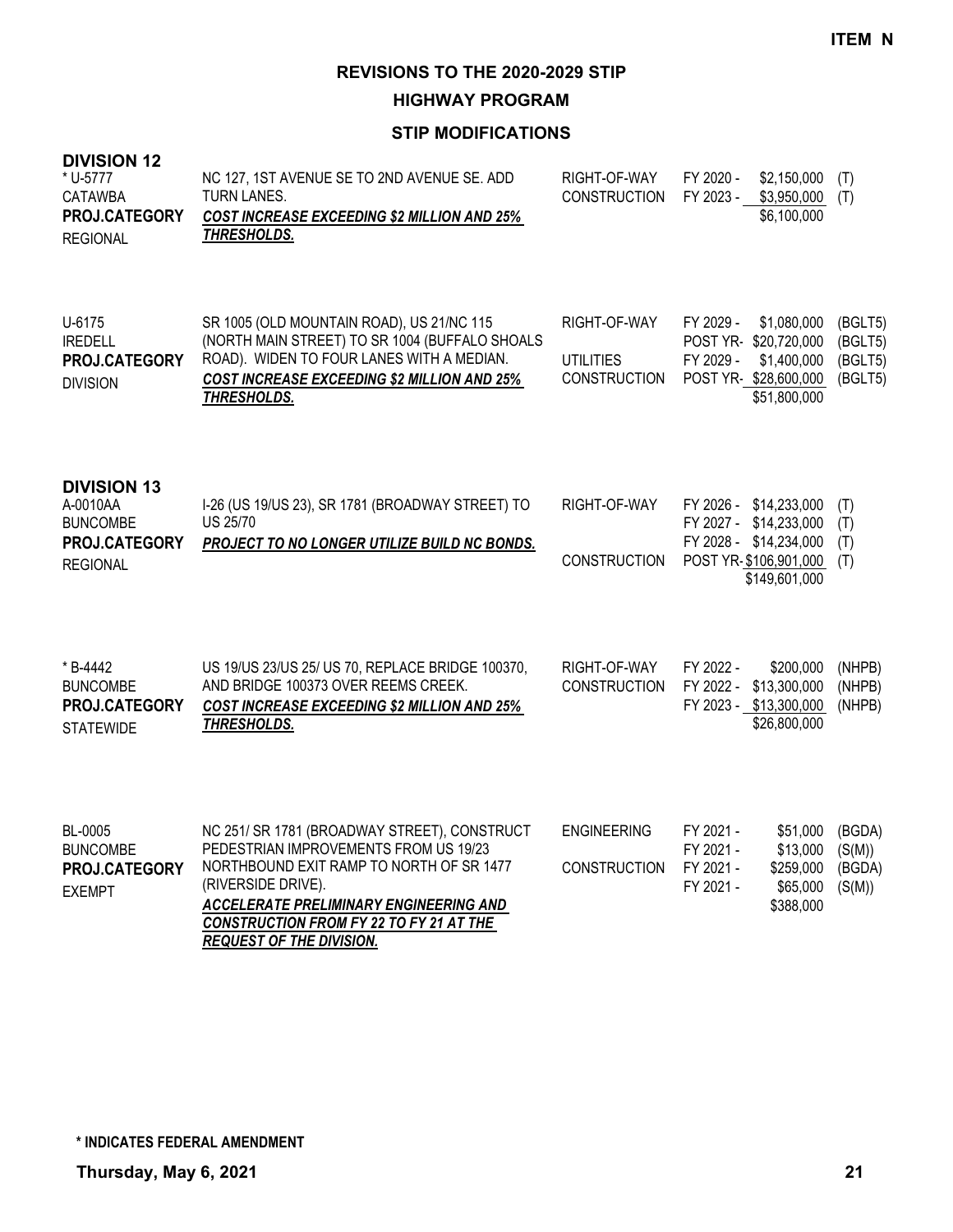**HIGHWAY PROGRAM**

| <b>DIVISION 13</b><br>EB-5547<br><b>BUNCOMBE</b><br>PROJ.CATEGORY<br><b>DIVISION</b> | BLACK MOUNTAIN RIVERWALK GREENWAY,<br>CONSTRUCT MULTI-USE PATH FROM EXISTING FLAT<br>CREEK GREENWAY TRAILHEAD NORTH OF US 70 TO<br>THE INTO THE OAKS TRAIL.<br>TO ALLOW ADDITIONAL TIME FOR PLANNING AND<br><b>DESIGN, DELAY CONSTRUCTION FROM FY 22 TO FY</b><br><u>23.</u>                                                                                           | RIGHT-OF-WAY<br><b>CONSTRUCTION</b>                                       | FY 2022 -<br>FY 2022 -<br>FY 2023 -<br>FY 2023 -<br>FY 2023 - | \$80,000<br>\$20,000<br>\$2,752,000<br>\$482,000<br>\$809,000<br>\$4,143,000 | (BGDA)<br>(L)<br>(BGANY)<br>(BGDA)<br>(L) |
|--------------------------------------------------------------------------------------|------------------------------------------------------------------------------------------------------------------------------------------------------------------------------------------------------------------------------------------------------------------------------------------------------------------------------------------------------------------------|---------------------------------------------------------------------------|---------------------------------------------------------------|------------------------------------------------------------------------------|-------------------------------------------|
| EB-5790<br><b>BUNCOMBE</b><br>PROJ.CATEGORY<br><b>DIVISION</b>                       | ASHEVILLE, ON-STREET CROSSINGS AND<br>CONNECTIONS FOR BICYCLISTS AND PEDESTRIANS<br>IN ASHEVILLE'S EAST OF THE RIVERWAY.<br>TO ALLOW ADDITIONAL TIME FOR PLANNING AND<br>DESIGN, DELAY CONSTRUCTION FROM FY 21 TO FY<br>22.                                                                                                                                            | <b>CONSTRUCTION</b>                                                       | FY 2022 -<br>FY 2022 -                                        | \$840,000<br>\$210,000<br>\$1,050,000                                        | (BGDA)<br>(L)                             |
| EB-5827<br><b>BURKE</b><br>PROJ.CATEGORY<br><b>DIVISION</b>                          | FONTA FLORA TRAIL, FONTA FLORA STATE TRAIL,<br>INTERSECTION OF LAUREL RIDGE COURT AND NORTH<br>POWERHOUSE ROAD TO THE PROPOSED HARRIS<br>WHISNANT TRAILHEAD AT THE INTERSECTION OF<br>HARRY WHISNANT ROAD AND COBB ROAD.<br>CONSTRUCT BICYCLE AND PEDESTRIAN FACILITY.<br>TO ALLOW ADDITIONAL TIME FOR PLANNING AND<br>DESIGN, DELAY RIGHT-OF-WAY FROM FY 21 TO FY 22. | RIGHT-OF-WAY                                                              | FY 2022 -<br>FY 2022 -                                        | \$410,000<br>\$216,000<br>\$626,000                                          | (BGDA)<br>(L)                             |
| * I-5831A<br><b>MADISON</b><br>PROJ.CATEGORY<br><b>STATEWIDE</b>                     | I-26, TENNESSEE STATE LINE TO MILE MARKER 9.<br>REPLACE CURB AND DRAINAGE BOXES, AND<br>REHABILITATE BRIDGES.<br><b>ACCELERATE CONSTRUCTION FROM FY 23 TO FY 22</b><br>TO REFLECT LATEST INTERSTATE MAINTENANCE<br><b>PRIORITY.</b>                                                                                                                                    | <b>CONSTRUCTION</b>                                                       | FY 2022 -                                                     | \$3,600,000<br>FY 2023 - \$3,600,000<br>\$7,200,000                          | (BGLT5)<br>(BGLT5)                        |
| R-3430A<br><b>BURKE</b>                                                              | SR 1001 (MALCOLM BOULEVARD), US 70 TO CATAWBA<br>RIVER. MODERNIZE ROADWAY TO INCLUDE BICYCLE<br>AND PEDESTRIAN ACCOMMODATIONS.<br><b>MODIFY PROJECT DESCRIPTION. PROJECT</b><br>PROGRAMMED FOR PRELIMINARY ENGINEERING<br><b>ONLY UNDER R-3430.</b>                                                                                                                    | RIGHT-OF-WAY<br><b>UTILITIES</b><br>CONSTRUCTION POST YR-\$20,000,000 (T) |                                                               | POST YR-\$10,000,000<br>POST YR-\$1,600,000<br>\$31,600,000                  | (T)<br>(T)                                |
| R-3430B<br><b>BURKE</b><br>PROJ.CATEGORY<br><b>HWY FUNDS</b>                         | SR 1001 (CONNELLY SPRINGS ROAD), REPLACE<br>BRIDGE 110010 OVER CATAWBA RIVER.<br>TO ALLOW ADDITIONAL TIME FOR PLANNING AND<br>DESIGN, DELAY RIGHT-OF-WAY FROM FY 21 TO FY 22<br>AND CONSTRUCTION FROM FY 22 TO FY 23.                                                                                                                                                  | RIGHT-OF-WAY<br><b>UTILITIES</b><br><b>CONSTRUCTION</b>                   | FY 2022 -<br>FY 2022 -<br>FY 2023 -<br>FY 2024 -              | \$500,000<br>\$65,000<br>\$8,750,000<br>\$8,750,000<br>\$18,065,000          | (HFB)<br>(HFB)<br>(HFB)<br>(HFB)          |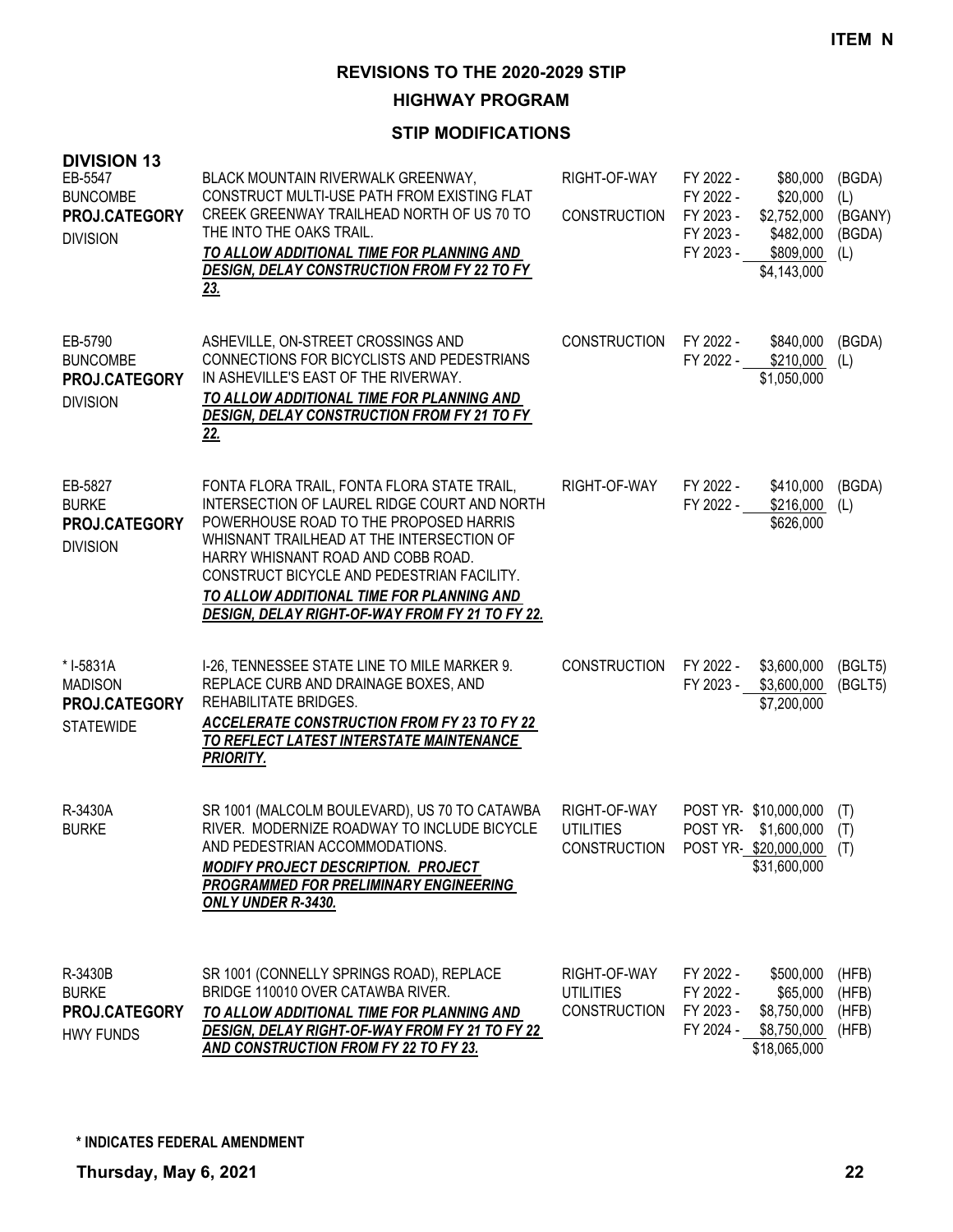**HIGHWAY PROGRAM**

#### **STIP MODIFICATIONS**

| <b>DIVISION 13</b><br>* TA-6626<br><b>BUNCOMBE</b><br>PROJ.CATEGORY<br>PUBLIC TRANS    | CITY OF ASHEVILLE, ART BUSES AND OTHER<br>ROUTINE CAPITAL ITEMS<br>MODIFY FUNDING IN FY 21 AT THE REQUEST OF THE<br>MPO.                                                                                  | CAPITAL                  | FY 2020 -<br>FY 2020 -<br>FY 2021 -<br>FY 2021 -                                        | \$38,000<br>\$151,000<br>\$250,000<br>\$1,000,000<br>\$1,439,000                                       | (L)<br>(5339)<br>(L)<br>(5339)                         |
|----------------------------------------------------------------------------------------|-----------------------------------------------------------------------------------------------------------------------------------------------------------------------------------------------------------|--------------------------|-----------------------------------------------------------------------------------------|--------------------------------------------------------------------------------------------------------|--------------------------------------------------------|
| * TA-6703<br><b>BUNCOMBE</b><br>PROJ.CATEGORY<br>PUBLIC TRANS                          | CITY OF ASHEVILLE, ASHEVILLE RIDES TRANSIT LO-<br>NO TRANSIT VEHICLE PURCHASE<br>MODIFY DESCRIPTION AT THE REQUEST OF THE MPO.                                                                            | CAPITAL                  | FY 2020 -<br>FY 2021 -<br>FY 2022 -                                                     | \$950,000<br>\$960,000<br>$$1,455,000$ (L)<br>\$3,365,000                                              | (L)<br>(L)                                             |
| * TG-6786<br><b>BUNCOMBE</b><br>PROJ.CATEGORY<br>PUBLIC TRANS                          | MOUNTAIN MOBILITY - BUNCOMBE, MOUNTAIN<br>MOBILITY BUNCOMBE - BUNCOMBE COUNTY TRANSIT<br>ROUTINE CAPITAL COST OF CONTRACTING.<br>MODIFY FUNDING IN FY 21, 22, AND 23 AT THE<br><b>REQUEST OF THE MPO.</b> | <b>CAPITAL</b>           | FY 2021 -<br>FY 2021 -<br>FY 2022 -<br>FY 2022 -<br>FY 2023 -<br>FY 2023 -<br>FY 2024 - | \$101,000<br>\$403,000<br>\$101,000<br>\$403,000<br>\$101,000<br>\$403,000<br>\$415,000<br>\$1,927,000 | (L)<br>(5307)<br>(L)<br>(5307)<br>(L)<br>(5307)<br>(L) |
| * TM-5138<br><b>BUNCOMBE</b><br>PROJ.CATEGORY<br>PUBLIC TRANS                          | CITY OF ASHEVILLE, JARC OPERATIONS<br>CHANGE TRANSIT AGENCY TO CITY OF ASHEVILLE.                                                                                                                         | <b>OPERATIONS</b>        | FY 2021 -<br>FY 2021 -                                                                  | \$367,000<br>\$367,000<br>\$734,000                                                                    | (L)<br>(5307)                                          |
| * TM-5163<br><b>HAYWOOD</b><br><b>BUNCOMBE</b><br>PROJ.CATEGORY<br><b>PUBLIC TRANS</b> | CITY OF ASHEVILLE, CITY OF ASHEVILLE<br>ADMINISTRATIVE OVERSIGHT OF JARC PROJECTS IN<br>THE ASHEVILLE UAZ<br>CHANGE TRANSIT AGENCY TO CITY OF ASHEVILLE.                                                  | ADMINISTRATIVE FY 2020 - | FY 2021 -                                                                               | \$52,000<br>\$33,000<br>\$85,000                                                                       | (L)<br>(L)                                             |

**\* INDICATES FEDERAL AMENDMENT**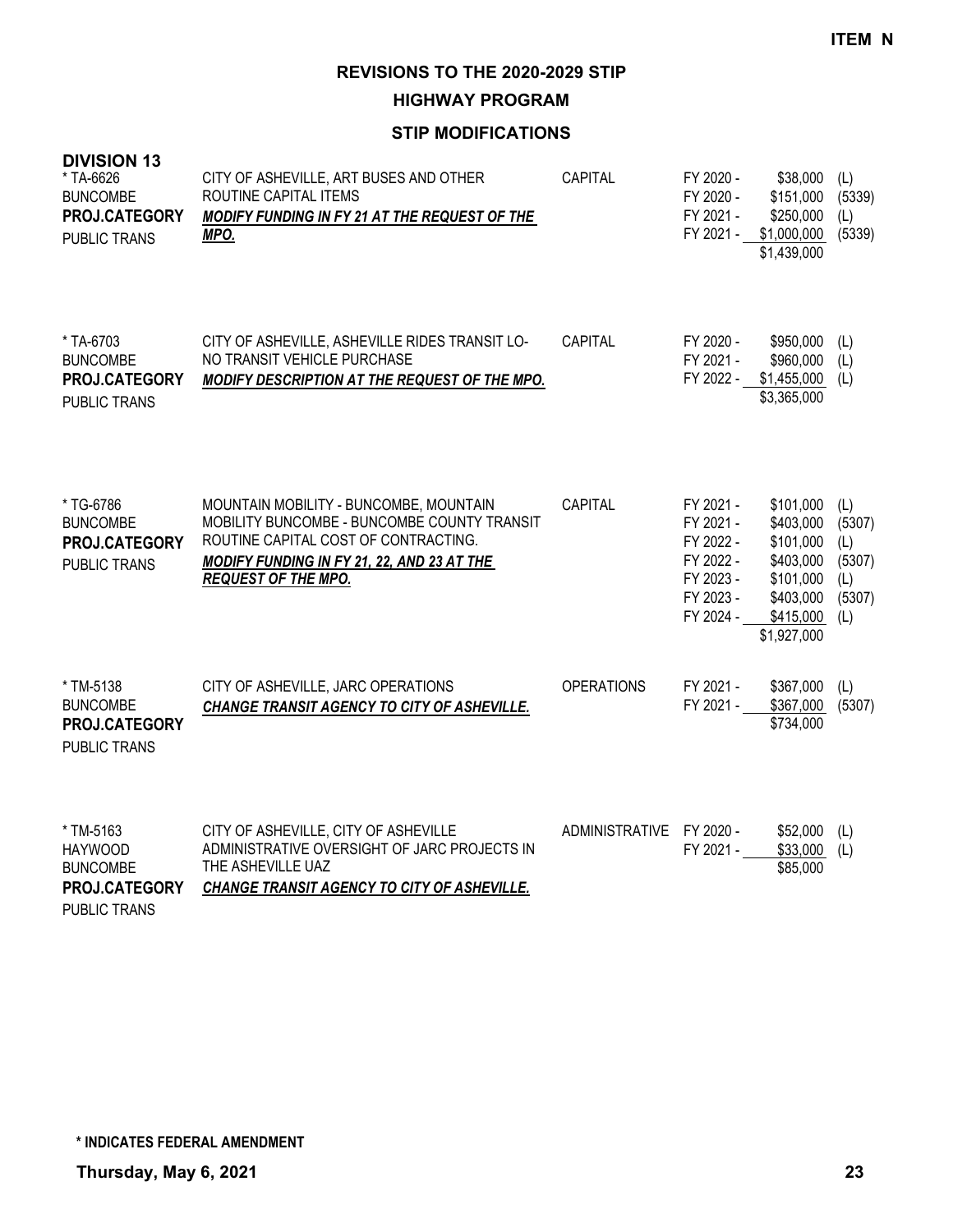**HIGHWAY PROGRAM**

| <b>DIVISION 13</b><br>* TO-4075<br><b>BUNCOMBE</b><br>PROJ.CATEGORY<br><b>PUBLIC TRANS</b> | CITY OF ASHEVILLE, TRANSIT OPERATIONS<br>MODIFY FUNDING IN FY 21 AT THE REQUEST OF THE<br>MPO.                                             | <b>OPERATIONS</b>                | FY 2020 -<br>\$6,804,000<br>FY 2020 -<br>\$1,125,000<br>FY 2020 -<br>\$1,168,000<br>FY 2021 -<br>\$6,804,000<br>FY 2021 -<br>\$1,125,000<br>FY 2021 - \$1,168,000<br>\$18,194,000                                     | (S)<br>(L)<br>(5307)<br>(S)<br>(L)<br>(5307)                     |
|--------------------------------------------------------------------------------------------|--------------------------------------------------------------------------------------------------------------------------------------------|----------------------------------|-----------------------------------------------------------------------------------------------------------------------------------------------------------------------------------------------------------------------|------------------------------------------------------------------|
| * TP-5153<br><b>BUNCOMBE</b><br>PROJ.CATEGORY<br><b>PUBLIC TRANS</b>                       | CITY OF ASHEVILLE, PLANNING FOR MOUNTAIN<br><b>MOBILITY</b><br>MODIFY THE DESCRIPTION AT THE REQUEST OF THE<br>MPO.                        | <b>PLANNING</b>                  | FY 2020 -<br>\$30,000<br>FY 2020 -<br>\$121,000<br>FY 2021 -<br>\$30,000<br>FY 2021 -<br>\$121,000<br>FY 2022 -<br>\$30,000<br>FY 2022 -<br>\$121,000<br>FY 2023 -<br>\$30,000<br>FY 2023 -<br>\$121,000<br>\$604,000 | (L)<br>(5307)<br>(L)<br>(5307)<br>(L)<br>(5307)<br>(L)<br>(5307) |
| * TQ-7010<br><b>BUNCOMBE</b><br>PROJ.CATEGORY<br><b>PUBLIC TRANS</b>                       | CITY OF ASHEVILLE, ASHEVILLE RIDES TRANSIT. 5310<br>ADMINISTRATIVE OVERSIGHT.<br>CHANGE TRANSIT AGENCY TO CITY OF ASHEVILLE.               | <b>CAPITAL</b>                   | FY 2021 -<br>\$33,000<br>FY 2022 -<br>\$34,000<br>\$67,000                                                                                                                                                            | (5310)<br>(5310)                                                 |
| * TS-5102<br><b>BUNCOMBE</b><br>PROJ.CATEGORY<br><b>PUBLIC TRANS</b>                       | CITY OF ASHEVILLE, SAFETY & SECURITY - MIN. 1%<br><b>SET ASIDE</b><br>ADD FUNDING IN FY 21, 22, AND 23 AT THE REQUEST<br>OF THE MPO.       | CAPITAL                          | FY 2021 -<br>\$2,000<br>FY 2021 -<br>\$10,000<br>FY 2022 -<br>\$2,000<br>FY 2022 -<br>\$10,000<br>FY 2023 -<br>\$2,000<br>FY 2023 -<br>\$10,000<br>\$36,000                                                           | (L)<br>(5307)<br>(L)<br>(5307)<br>(L)<br>(5307)                  |
| U-2801A<br><b>BUNCOMBE</b><br>PROJ.CATEGORY<br><b>REGIONAL</b>                             | US 25A (SWEETEN CREEK ROAD), US 25<br>(HENDERSONVILLE ROAD) TO SR 3081 (ROCK HILL<br>ROAD)<br>PROJECT TO NO LONGER UTILIZE BUILD NC BONDS. | RIGHT-OF-WAY<br><b>UTILITIES</b> | FY 2024 -<br>\$37,366,000<br>FY 2025 - \$37,367,000<br>FY 2026 - \$37,367,000<br>FY 2024 -<br>\$2,240,000                                                                                                             | (T)<br>(T)<br>(T)<br>(T)                                         |
|                                                                                            |                                                                                                                                            | <b>CONSTRUCTION</b>              | FY 2025 -<br>\$2,240,000<br>FY 2026 -<br>\$2,240,000<br>FY 2027 - \$11,525,000<br>FY 2028 - \$11,525,000<br>FY 2029 - \$11,525,000<br>POST YR-\$11,525,000<br>\$164,920,000                                           | (T)<br>(T)<br>(BGANY)<br>(BGANY)<br>(BGANY)<br>(BGANY)           |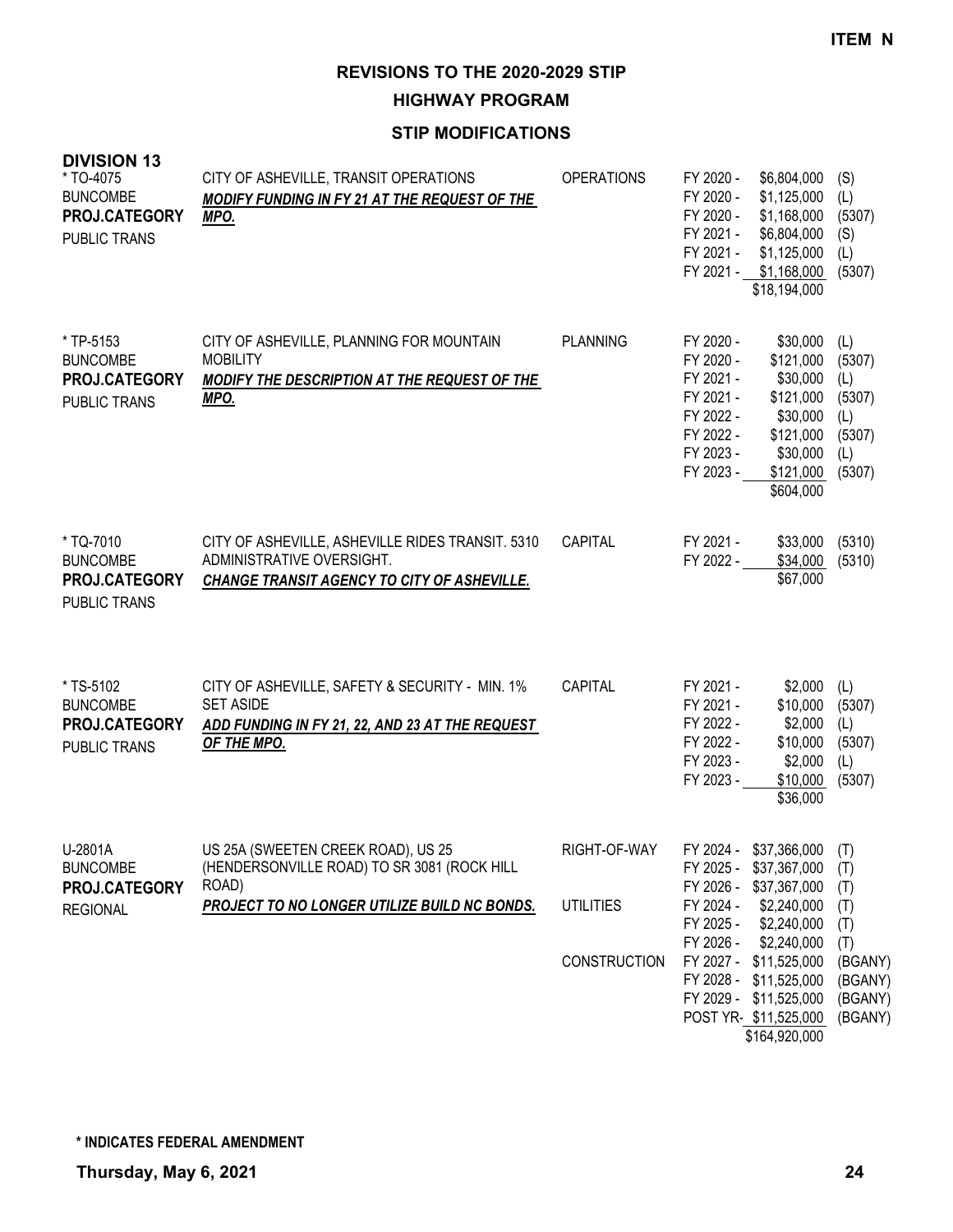**HIGHWAY PROGRAM**

# **STIP MODIFICATIONS**

| <b>DIVISION 13</b><br>U-5971AA<br><b>BUNCOMBE</b><br>PROJ.CATEGORY<br><b>REGIONAL</b>                        | ASHEVILLE, US 19 (PATTON AVENUE) AND NC 63 (NEW<br>LEICESTER HIGHWAY). CONSTRUCT DRAINAGE<br><b>IMPROVEMENTS.</b><br>ADD SEGMENT AA NOT PREVIOUSLY PROGRAMMED<br>AT THE REQUEST OF THE DIVISION. WORK TO BE<br><b>PERFORMED BY STATE FORCES.</b>          | RIGHT-OF-WAY<br><b>CONSTRUCTION</b> | FY 2021 -<br>FY 2021 - | \$100,000<br>\$550,000<br>\$650,000                              | (T)<br>(T)         |
|--------------------------------------------------------------------------------------------------------------|-----------------------------------------------------------------------------------------------------------------------------------------------------------------------------------------------------------------------------------------------------------|-------------------------------------|------------------------|------------------------------------------------------------------|--------------------|
| <b>DIVISION 14</b><br>* HS-2014B<br><b>JACKSON</b><br>PROJ.CATEGORY<br><b>DIVISION</b>                       | SR 1157 (CULLOWHEE MOUNTAIN ROAD), INSTALL<br>GUARDRAIL FROM MILEPOST 2.6 TO 6.6, NEAR<br>CULLOWHEE.<br>ADD NEW PROJECT BREAK AT THE REQUEST OF<br>THE TRANSPORTATION MOBILITY AND SAFETY<br><b>DIVISION.</b>                                             | <b>CONSTRUCTION</b>                 | FY 2021 -              | \$140,000<br>\$140,000                                           | (HSIP)             |
| * HS-2014C<br><b>HENDERSON</b><br><b>HAYWOOD</b><br><b>MACON</b><br><b>PROJ.CATEGORY</b><br><b>STATEWIDE</b> | VARIOUS, INSTALL SNOWPLOWABLE MARKERS AND<br>PAVEMENT MARKINGS FOR WRONG WAY RAMP<br>ARROWS ON VARIOUS FREEWAY RAMPS.<br>ADD NEW PROJECT BREAK AT THE REQUEST OF THE<br><b>TRANSPORTATION MOBILITY AND SAFETY DIVISION.</b>                               | <b>CONSTRUCTION</b>                 | FY 2021 -              | \$50,000<br>\$50,000                                             | (HSIP)             |
| * HS-2014D<br><b>JACKSON</b><br>PROJ.CATEGORY<br><b>DIVISION</b>                                             | SR 1325 (CENTENNIAL DRIVE), INSTALL<br>RECTANGULAR RAPID FLASHING BEACONS (RRFB) AT<br>THREE MIDBLOCK CROSSINGS NEAR SR 1169<br>(CENTRAL DRIVE).<br>ADD NEW PROJECT BREAK AT THE REQUEST OF<br>THE TRANSPORTATION MOBILITY AND SAFETY<br><b>DIVISION.</b> | <b>CONSTRUCTION</b>                 | FY 2021 -              | \$59,000<br>\$59,000                                             | (HSIP)             |
| * I-5834A<br>HAYWOOD<br>PROJ.CATEGORY<br><b>STATEWIDE</b>                                                    | 1-40, MILE MARKER 27 TO MILE MARKER 30.<br>PAVEMENT REHABILITATION.<br><b>SEGMENT PROJECT INTO SEGMENTS A AND B AND</b><br><b>ACCELERATE CONSTRUCTION FROM FY 22 TO FY 21</b><br>TO REFLECT LATEST INTERSTATE MAINTENANCE<br><b>PRIORITY.</b>             | <b>CONSTRUCTION</b>                 | FY 2021 -<br>FY 2022 - | \$6,500,000<br>\$6,500,000 (NHPIM)<br>\$13,000,000               | (NHPIM)            |
| * I-5834B<br><b>HAYWOOD</b><br>PROJ.CATEGORY<br><b>STATEWIDE</b>                                             | I-40, MILE MARKER 30 TO MILE MARKER 34.<br>PAVEMENT REHABILITATION.<br><b>SEGMENT PROJECT INTO SEGMENTS A AND B AT</b><br>THE REQUEST OF THE DIVISION.                                                                                                    | <b>CONSTRUCTION</b>                 |                        | FY 2022 - \$10,000,000<br>FY 2023 - \$10,000,000<br>\$20,000,000 | (NHPIM)<br>(NHPIM) |

STATEWIDE

**\* INDICATES FEDERAL AMENDMENT**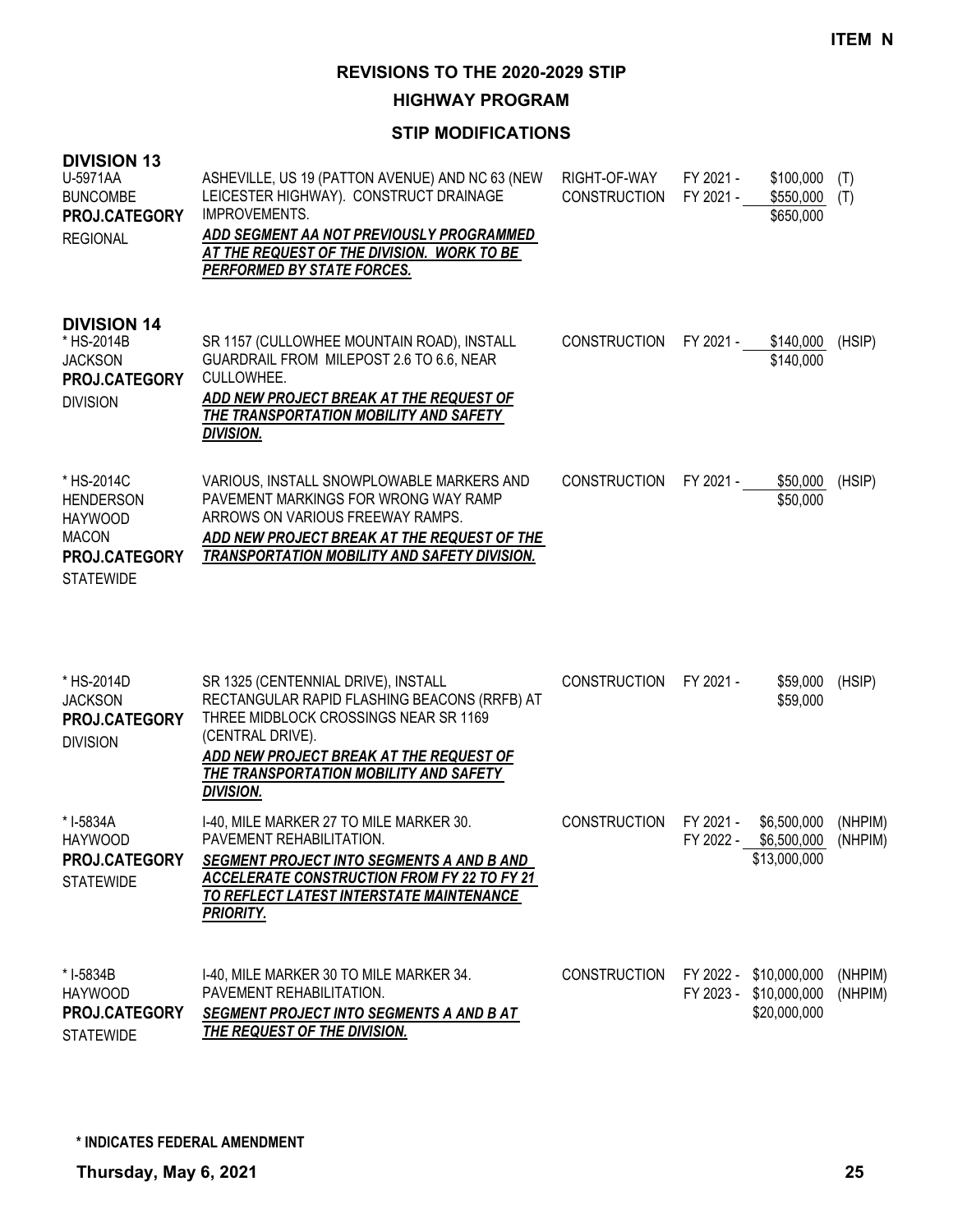**HIGHWAY PROGRAM**

#### **STIP MODIFICATIONS**

| <b>DIVISION 14</b><br>* I-5927<br><b>POLK</b><br>PROJ.CATEGORY<br><b>STATEWIDE</b> | I-26, MILE MARKER 65 TO SOUTH CAROLINA STATE<br>LINE. PAVEMENT REHABILITATION.<br><b>ACCELERATE CONSTRUCTION FROM FY 24 TO FY 23</b><br>TO REFLECT LATEST INTERSTATE MAINTENANCE<br><b>PRIORITY.</b>                                    | <b>CONSTRUCTION</b>                                     | FY 2023 -                                                                  | \$2,471,000<br>FY 2024 - \$2,471,000<br>\$4,942,000                                                                                                               | (BGIM)<br>(BGIM)                                |
|------------------------------------------------------------------------------------|-----------------------------------------------------------------------------------------------------------------------------------------------------------------------------------------------------------------------------------------|---------------------------------------------------------|----------------------------------------------------------------------------|-------------------------------------------------------------------------------------------------------------------------------------------------------------------|-------------------------------------------------|
| R-5861<br><b>CHEROKEE</b><br>PROJ.CATEGORY<br><b>DIVISION</b>                      | US 19/129, GEORGIA STATE LINE TO US 64. WIDEN<br>ROADWAY.<br>COST INCREASE EXCEEDING \$2 MILLION AND 25%<br><b>THRESHOLDS.</b>                                                                                                          | RIGHT-OF-WAY<br><b>UTILITIES</b><br><b>CONSTRUCTION</b> | FY 2022 -<br>FY 2023 -<br>FY 2022 -                                        | \$1,500,000<br>\$1,500,000<br>\$1,000,000<br>FY 2024 - \$10,850,000<br>FY 2025 - \$10,850,000<br>FY 2026 - \$10,850,000<br>FY 2027 - \$10,850,000<br>\$47,400,000 | (T)<br>(T)<br>(T)<br>(T)<br>(T)<br>(T)<br>(T)   |
| * TG-6143<br><b>HENDERSON</b><br>PROJ.CATEGORY<br>PUBLIC TRANS                     | CITY OF ASHEVILLE, ROUTINE CAPITAL - BUS STOP<br>SHELTERS, BENCHES, SHOP EQUIPMENT, SPARE<br>PARTS, ENGINES, FAREBOX, SERVICE NEW<br>TECHNOLOGY FOR SYSTEM WITH CARES 2021<br>FUNDING.<br>MODIFY DESCRIPTION AT THE REQUEST OF THE MPO. | CAPITAL                                                 | FY 2021 -<br>FY 2021 -<br>FY 2022 -<br>FY 2022 -<br>FY 2023 -<br>FY 2023 - | \$8,000<br>\$116,000<br>\$8,000<br>\$31,000<br>\$8,000<br>\$31,000<br>\$202,000                                                                                   | (L)<br>(5307)<br>(L)<br>(5307)<br>(L)<br>(5307) |
| * TG-6788<br><b>HAYWOOD</b><br>PROJ.CATEGORY<br>PUBLIC TRANS                       | CITY OF ASHEVILLE, MOUNTAIN PROJECTS (<br>HAYWOOD COUNTY) DEVIATED FIXED ROUTE<br>CAPITAL AND CARES FUNDS.<br>MODIFY THE DESCRIPTION AT THE REQUEST OF THE<br>MPO.                                                                      | CAPITAL                                                 | FY 2020 -<br>FY 2020 -<br>FY 2021 -<br>FY 2021 -                           | \$17,000<br>\$68,000<br>\$24,000<br>\$339,000<br>\$448,000                                                                                                        | (L)<br>(3037)<br>(L)<br>(3037)                  |
| <b>STATEWIDE</b><br>* TI-6109<br><b>STATEWIDE</b><br>PROJ.CATEGORY                 | STATEWIDE, 5311(F) INTERCITY BUS FUNDS FOR FTA<br><b>GANTS</b><br><b>MODIFY FEDERAL FUNDS RECEIVED FROM FTA</b>                                                                                                                         | <b>OPERATIONS</b>                                       | FY 2021 -                                                                  | \$2,698,000<br>\$2,698,000                                                                                                                                        | (5311)                                          |

*BASED ON FY 21-22 GRANTS.* PUBLIC TRANS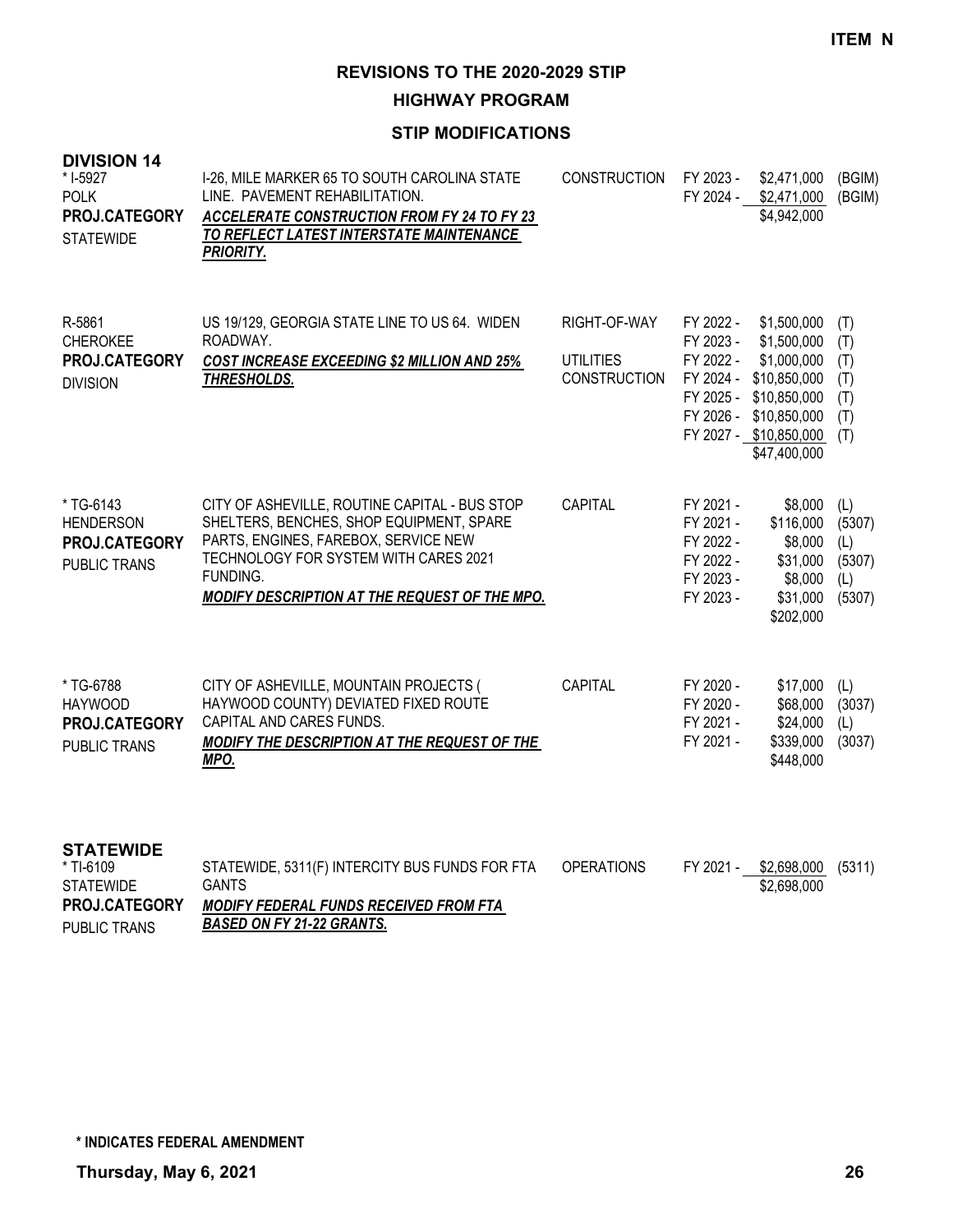**HIGHWAY PROGRAM**

#### **STIP MODIFICATIONS**

#### **STATEWIDE**

PUBLIC TRANS

| * TM-0033<br>STATEWIDE<br><b>PROJ.CATEGORY</b><br>PUBLIC TRANS | NCDOT, 5311(F) INTERCITY BUS - STATE ADMIN<br><b>MODIFY FEDERAL FUNDS RECEIVED FROM FTA</b><br><b>BASED ON FY 21-22 GRANTS.</b> | <b>OPERATIONS</b> | FY 2022 - | \$2.698.000<br>\$2,698,000 | (5311) |
|----------------------------------------------------------------|---------------------------------------------------------------------------------------------------------------------------------|-------------------|-----------|----------------------------|--------|
| * TU-0003                                                      | STATEWIDE, H.O.P.E GRANT OPPORTUNITY FROM                                                                                       | <b>PLANNING</b>   | FY 2021 - | \$12,000                   | (S)    |
| <b>STATEWIDE</b>                                               | THE FTA. DISCRETIONARY GRANT AWARDED BY FTA.                                                                                    |                   | FY 2021 - | \$110,000                  | (5312) |

PLANNING AND DESIGN IN PREPARATION FOR ELECTRIC VEHICLE DEPLOYMENT. *CORRECT FUNDING IN FY 21 AT THE REQUEST OF*  \$122,000 **PROJ.CATEGORY**

# **STIP DELETIONS**

*THE INTEGRATED MOBILITY DIVISION.*

| <b>DIVISION 4</b><br>* HS-2004A<br><b>WAYNE</b><br><b>PROJ.CATEGORY</b><br><b>STATEWIDE</b> | US 70 BYPASS (FUTURE I-42), UPGRADE GUARDRAIL<br>ALONG US 70 BYPASS (FUTURE I-42) BETWEEN US 70<br>AND MILE MARKER 361.<br>DELETE AT THE REQUEST OF TRANSPORTATION<br><b>MOBILITY AND SAFETY.</b> | CONSTRUCTION FY 2021 - | \$275.000<br>\$275,000 | (HSIP) |
|---------------------------------------------------------------------------------------------|---------------------------------------------------------------------------------------------------------------------------------------------------------------------------------------------------|------------------------|------------------------|--------|
|                                                                                             |                                                                                                                                                                                                   |                        |                        |        |

I-95, NORTH OF SR 1001 (MILE MARKER 100) TO US 301 CONSTRUCTION FY 2021 - \_\_ <u>\$5,000,000</u> (NHPIM) (EXIT 107). *DELETE, WORK TO BE ACCOMPLISHED UNDER PROJECT I-5786.* \$5,000,000 \* I-3318BA JOHNSTON

# **DIVISION 13**

| * TO-4705            | CITY OF ASHEVILLE, TRANSIT OPERATIONS            | <b>OPERATIONS</b> | FY 2020 - | \$765,000 (SMAP) |        |
|----------------------|--------------------------------------------------|-------------------|-----------|------------------|--------|
| <b>BUNCOMBE</b>      | <b>REMOVE PROJECT AT THE REQUEST OF THE MPO.</b> |                   | FY 2020 - | $$600,000$ (L)   |        |
| <b>PROJ.CATEGORY</b> |                                                  |                   | FY 2020 - | \$600.000        | (5307) |
| PUBLIC TRANS         |                                                  |                   |           | \$1,965,000      |        |